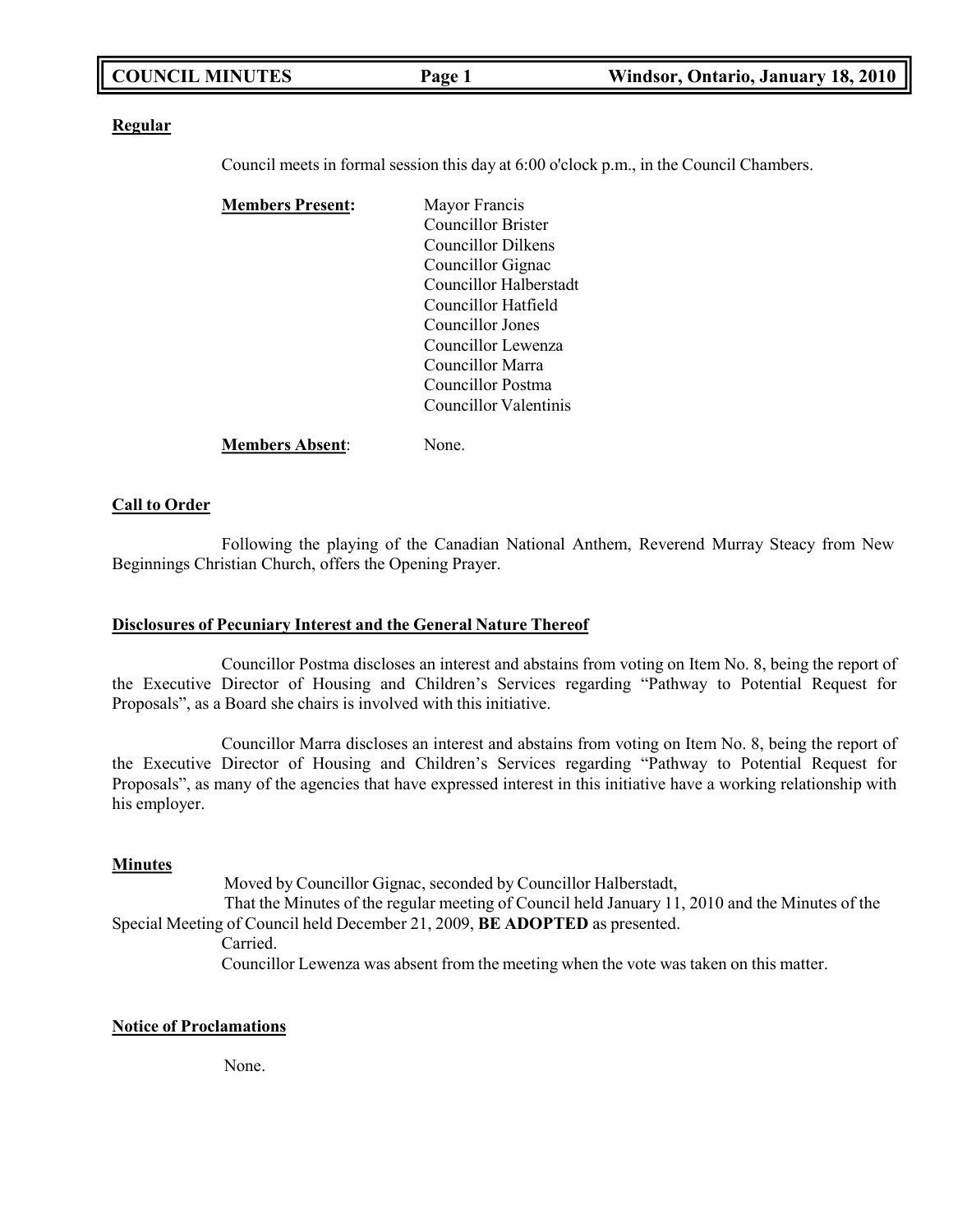# **COUNCIL MINUTES Page 2 January18, 2010**

### **Committee of the Whole**

Moved by Councillor Hatfield, seconded by Councillor Jones,

That Council do now rise and move into Committee of the Whole with the Mayor presiding for the purpose of dealing with:

- (a) communication items;
- (b) consent agenda;
- (c) hearing requests for deferrals or referrals of any items of business;
- (d) hearing presentations and delegations;
- (e) consideration of business items;
- (f) consideration of Committee reports:
	- i. **Report of Special In-Camera Meeting or other Committee as may be held prior to Council** (if scheduled);
	- ii. **Report of the Striking Committee** of its meeting held January 11, 2010;
	- iii. **Report No. 43 of the Audit Committee** of its meeting held December 16, 2009;
	- iv. **Report No. 81 of the Windsor Accessibility Advisory Committee** of its meeting held December 15, 2009; and
	- v. **Report No. 82 of the Windsor Accessibility Advisory Committee** of its meeting held December 15, 2009; and
	- vi. **Report No. 83 of the Windsor Accessibility Advisory Committee** of its meeting held December 15, 2009; and
	- vii. **Report No. 84 of the Windsor Accessibility Advisory Committee** of its meeting held December 15, 2009

(g) consideration of by-laws 5-2010 through 17-2010 (inclusive).

Carried.

Councillor Lewenza was absent from the meeting when the vote was taken on this matter.

# **Communications**

Moved by Councillor Gignac, seconded by Councillor Marra,

**M22–2010** That the following Communication Items 1 to 7 and 9 to 18 inclusive, as set forth in the Council Agenda **BE REFERRED** as noted except Communication No. 8 which is dealt with at the request for deferral stage of the meeting.

| <b>Item</b>    | From                                                 | <b>Description</b>                                                                                                                                              |
|----------------|------------------------------------------------------|-----------------------------------------------------------------------------------------------------------------------------------------------------------------|
|                | Ministry of Children and<br><b>Youth Services</b>    | Full Day Learning Program Implementation Planning<br><b>Community Development &amp; Health Commissioner</b><br>Note & File<br><b>SS2010</b>                     |
| $\overline{2}$ | Association of<br>Municipalities of Ontario<br>(AMO) | Government Announces School Sites for First Phase of Early Learning<br><b>Community Development &amp; Health Commissioner</b><br>Note & File<br><b>SSC/6751</b> |
| 3              | Association of<br>Municipalities of Ontario<br>(AMO) | Overview of Successes in 2009 and Plan for 2010<br>Note & File<br><b>MMA2010</b>                                                                                |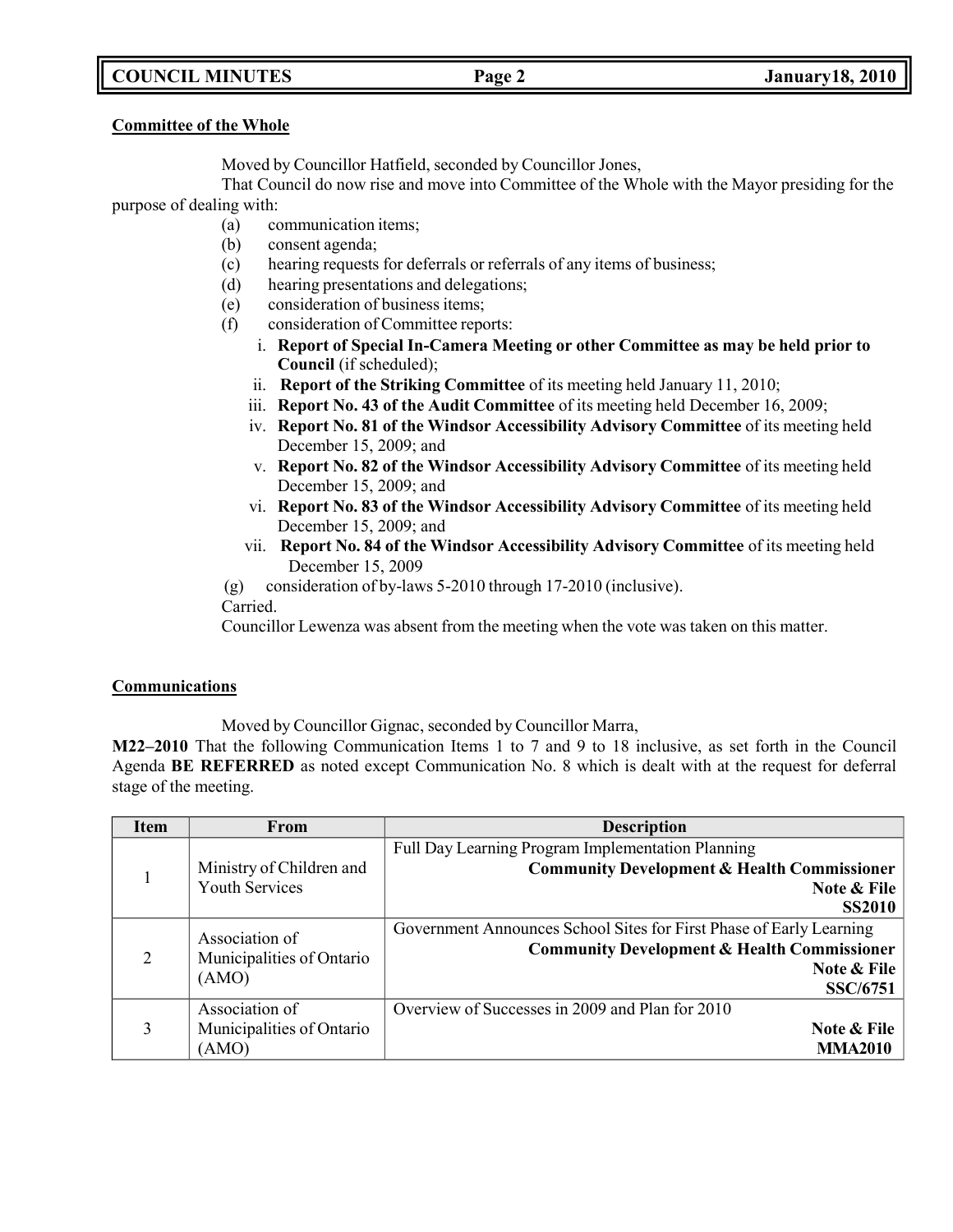**COUNCIL MINUTES Page 3 January18, 2010**

| $\overline{4}$   | Association of<br>Municipalities of Ontario<br>(AMO)                         | Federal / Provincial / Territorial Ministers Meet to Discuss Future of<br>Housing and Homelessness Programs<br><b>Community Development &amp; Health Commissioner</b><br><b>Chief Financial Officer &amp; City Treasurer</b><br>Note & File<br>GH/6905 |
|------------------|------------------------------------------------------------------------------|--------------------------------------------------------------------------------------------------------------------------------------------------------------------------------------------------------------------------------------------------------|
| $\mathfrak{S}$   | Association of<br>Municipalities of Ontario<br>(AMO)                         | Ministry of the Environment Issues New Brownfield Regulations<br><b>City Planner</b><br><b>WECEC Coordinator</b><br>Note & File<br>Z/8955                                                                                                              |
| 6                | Association of<br>Municipalities of Ontario<br>(AMO)                         | Minister Watson Resigns From Cabinet and Interim Minister Appointed<br>Note & File<br><b>MMA2010</b>                                                                                                                                                   |
| $\boldsymbol{7}$ | <b>International Association</b><br>of Fire Chiefs (IAFC)                    | Haiti Update: IAFC Continues to Monitor Situation; USFA Urges No<br>Self-Deployment<br>Note & File<br><b>SF2010</b>                                                                                                                                    |
| 8                | Sara Marvelli, Ward 3<br>Resident                                            | Reconsideration of Property Decision - 666-668 Chatham St. E.<br>(Administrative Memo <i>previously distributed</i> )<br><b>COUNCIL DECISION REQUESTED</b><br>Chief Building Official & Executive Director of Building<br><b>APM2010</b>               |
| 9                | Essex-Windsor Solid<br><b>Waste Authority</b><br>(EWSWA)                     | Minutes of the Essex-Windsor Solid Waste Authority Board Meeting -<br>December 1, 2009<br>Note & File<br><b>MB2010</b>                                                                                                                                 |
| 10               | Secretary/Treasurer<br>Committee of Adjustment                               | Consent Authority Agenda Record Hearing to be held on Wednesday,<br>January 27, 2010, Council Chambers, 3rd Floor, Windsor City Hall, 350<br>City Hall Square West, Windsor<br>Note & File<br>ZC2010                                                   |
| 11               | Executive Director,<br>Human Resources                                       | 2009 Youth Employment Services - Summer Jobs Service Program<br><b>MYAC Coordinator</b><br>Note & File<br>GP2010                                                                                                                                       |
| 12               | Executive Director,<br><b>Human Resources</b>                                | Educational Assistance Reserve Account - Expenditures for 2008<br>Note & File<br>AS2010                                                                                                                                                                |
| 13               | Chief Building Official &<br><b>Executive Director of</b><br><b>Building</b> | Response to CQ51-2009 and CQ100-2009 - Redevelopment of Grace<br>Hospital Site<br>Note & File<br><b>SB2010</b>                                                                                                                                         |
| 14               | Corporate Marketing &<br>Communications Officer                              | Response to $CQ98-2008$ (C) – Regional Marketing<br>Note & File<br><b>APR2010</b>                                                                                                                                                                      |
| 15               | City Engineer                                                                | Let's Get Windsor-Essex Moving - Phase 1 Project Updates<br>Note & File<br><b>ST/5710</b>                                                                                                                                                              |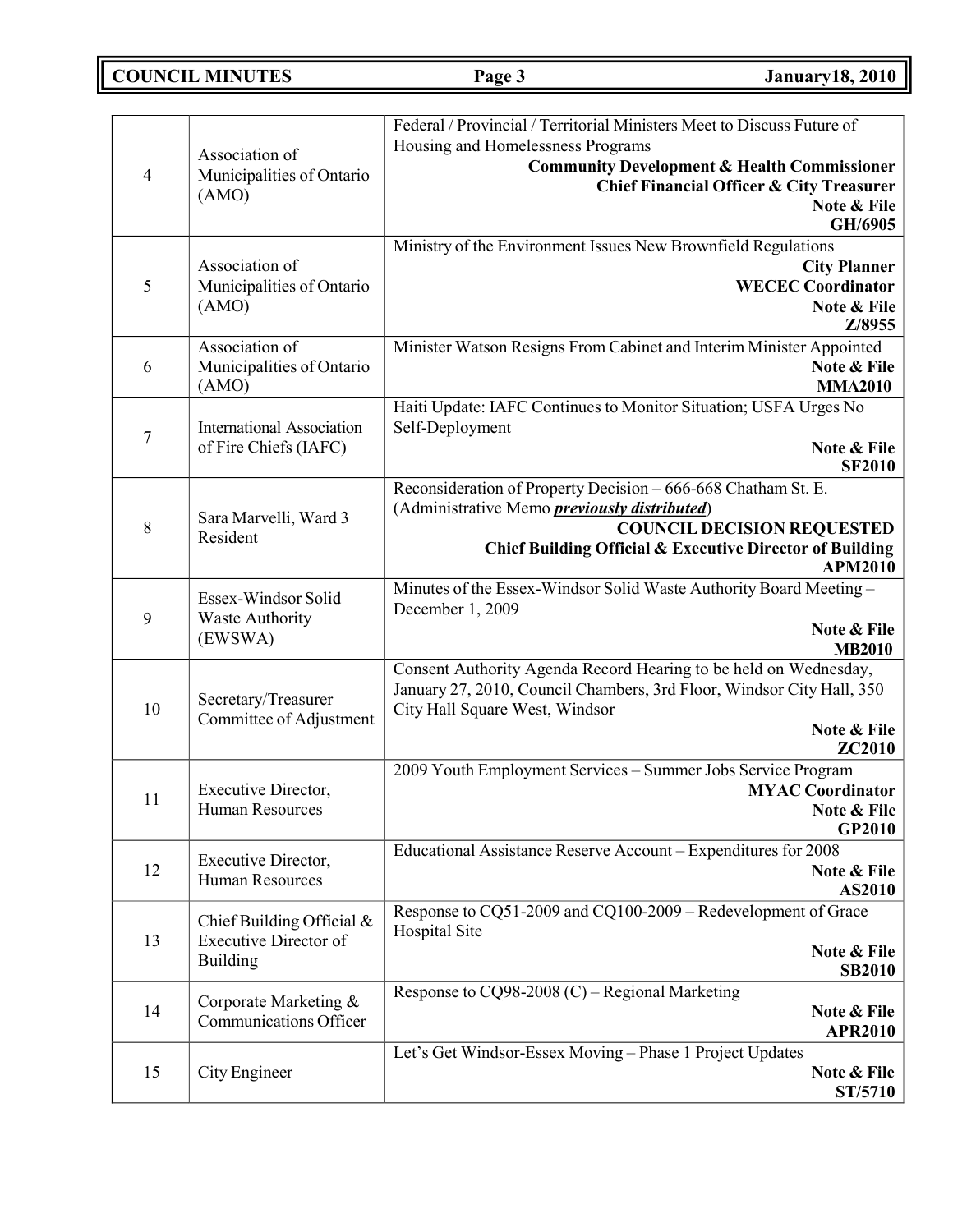| <b>COUNCIL MINUTES</b> | Page 4 | <b>January 18, 2010</b> |
|------------------------|--------|-------------------------|
|------------------------|--------|-------------------------|

| 16 | Chief Financial Officer $\&$<br><b>City Treasurer</b> | 2010 Interim Property Tax Billing<br>Note & File<br><b>AF2010</b>                                                                                                       |
|----|-------------------------------------------------------|-------------------------------------------------------------------------------------------------------------------------------------------------------------------------|
| 17 | Audit Committee                                       | Minutes of meeting held December 21, 2009 ( <i>previously distributed</i> for<br>members of Council only) (copy available upon request)<br>Note & File<br><b>MB2010</b> |
| 18 | Provincial Emergency<br><b>Response Centre</b>        | Message to CEMCs Regarding the Haitian Earthquake<br>Note & File<br><b>GP2010</b>                                                                                       |

Carried.

Councillor Lewenza was absent from the meeting when the vote was taken on this matter.

# **Consent Agenda**

Moved by Councillor Postma, seconded by Councillor Valentinis,

That the following Consent Agenda and the recommendations contained in the administrative reports **BE APPROVED** as amended:

- Item 1 Religious Observances Policy and Procedure
- Item 2 Appointments Under the Building Code Act
- Item 5 RInC Project McHugh Soccer Facility Buildings #130-09
- Item 6 Water Management Governance and Organizational Review SDR Showcase Project, Phase One

Carried.

Councillor Lewenza was absent from the meeting when the vote was taken on this matter.

# **Deferrals and/or Referrals and Withdrawals**

- PAC 1 P. Fletcher & L. Himsl, rezoning, 3139 Dougall Avenue, to permit a day nursery as an additional permitted use within the existing building – at the request of the Applicant, this matter is being deferred for six weeks to allow for further discussions with administration and the adjacent property owner.
- Item 4 Application to close the east/west alleys north of the CNR lines extending from Prado Place easterly to St. Louis Avenue – at the request of the Ward Councillors, this matter is being deferred while discussions are conducted with interested parties to reach a possible compromise.

# **Communication No. 8**

Moved by Councillor Valentinis, seconded by Councillor Jones,

**M23-2010** That the correspondence from Sara Marvelli dated November 3, 2009 regarding "reconsideration of property decision at 666-668 Chatham St. E.) **BE DEFERRED** until such time as the administrative reviews of the Demolition Control By-law are completed.

Carried.

Councillor Lewenza was absent from the meeting when the vote was taken on this matter. Councillors Postma and Halberstadt voting nay.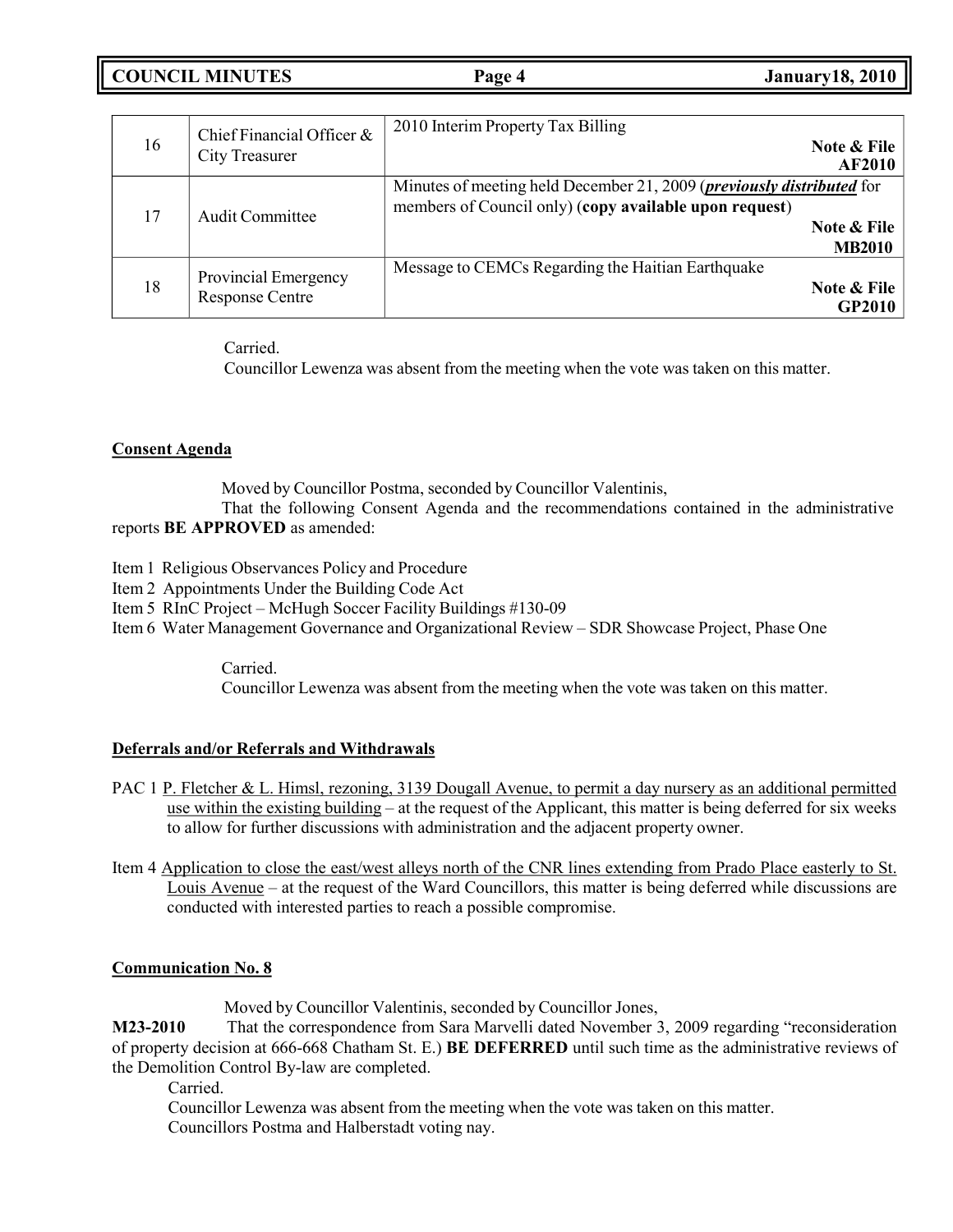# **COUNCIL MINUTES Page 5 January18, 2010**

## **Presentations & Delegations:**

# **DELEGATIONS**

## **3491 Sandwich Street – Request for Building Permit**

### **Shamshad Ahmed, Applicant**

Shamshad Ahmed, Applicant, appears before Council to request that Council approve his request for a building permit to erect a 25' by 12' (feet) overhang to the rear of the building located at 3491 Sandwich Street, to alleviate drainage issues impacting the use of the basement.

### **Z/8581** 9

(For final disposition of this matter, see Clause **CR22/2010** in Schedule "A" attached hereto.)

### **2009 Business Improvement Area Storefront Study Update**

### **Chris Edwards, Executive Director, Downtown Windsor BIA**

Chris Edwards, Executive Director, Downtown Windsor BIA, appears before Council to speak in support of the 2009 Business Improvement Area Storefront Study Update, highlighting the fact that storefront vacancies are on the rise, and concludes by providing an overview of some of the initiatives being undertaken to reverse this slide.

### **MI2010** 7

(For final disposition of this matter, see Clause **CR20/2010** in Schedule "A" attached hereto.)

# **M311-2009 – Iris Place / Buckingham / Westminster Parking Regulations**

### **Caroline Lekic, Ward 4 resident**

Caroline Lekic, Ward 4 resident, appears before Council to speak in support of the recommendation for a "no parking" sign on the north side of Iris Place, as there are safety concerns that need to be addressed, such as the lack of sidewalks on Iris Place.

Moved by Councillor Gignac, seconded by Councillor Postma,

That the report from the Executive Director of Operations in response to M311-2009 – Iris Place/Buckingham/Westminster Parking Regulations BE RECEIVED for information; and

That Schedule "C" of Parking By-law 9023, BE AMENDED to add no parking on the north side of Iris Place from Westminster Boulevard to Buckingham Drive, and, no parking on the west side of Buckingham Drive from Iris Place to 91 metres south of Haig Avenue.

> The motion is **put** and is **lost**. Aye votes: Councillors Brister, Postma, Halberstadt and Gignac. Nay votes: Councillors Lewenza, Hatfield, Marra, Valentinis, Jones and Dilkens.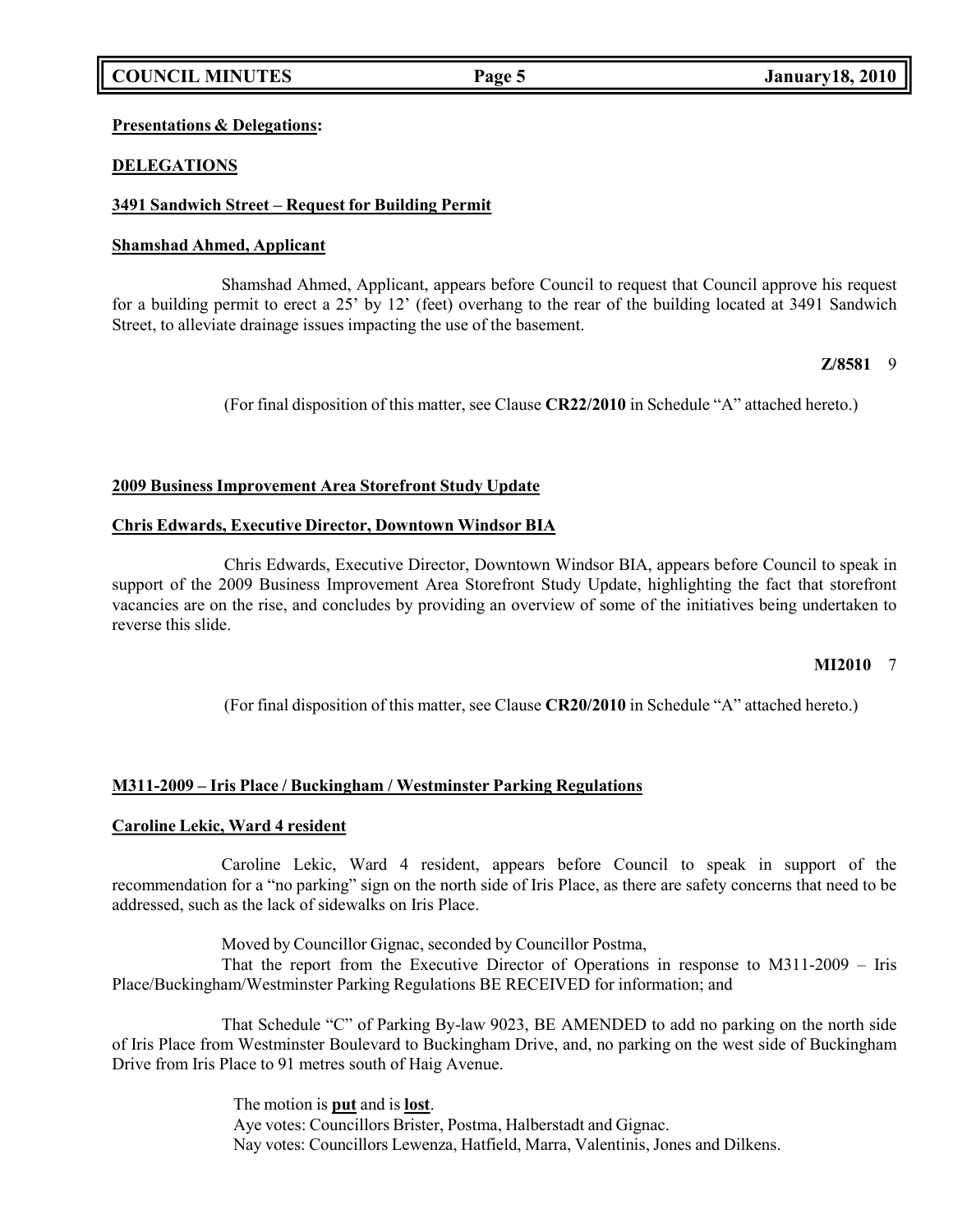# **ACO/10302** 3

(For final disposition of this matter, see Clause **CR16/2010** in Schedule "A" attached hereto.)

# **Pathway to Potential Request for Proposals**

# **Blodwen Reitz, Program Manager, Ready-Set-Go**

Blodwen Reitz, Program Manager, Ready-Set-Go, appears before Council, to express opposition to the list of community agencies chosen to receive funding for the delivery of programs that will reduce poverty for the residents of the City of Windsor, stating that they meet the qualifications needed to provide the service, and concludes by providing a brief overview of their program.

# **Dr. Mary Louise Drake, Chairperson, Building Blocks for Better Babies**

Dr. Mary Louise Drake, Chairperson, Building Blocks for Better Babies, appears before Council to express opposition to the list of community agencies chosen to receive funding for the delivery of programs that will reduce poverty for the residents of the City of Windsor, stating that they meet the qualifications needed to provide the service and should therefore receive funding, and concludes by providing a brief overview of their program.

# **Rose Anguiano Hurst, Executive Director of Women's Enterprise Skills Training of Windsor Inc., along with Bushra Hanna (WEST Instructor), Itza Pinell (WEST Board President), Gemma Grey Hall (WEST Board Member) and Dr. Jessica Sartori (WEST Board Secretary)**

Rose Anguiano Hurst, Executive Director of Women's Enterprise Skills Training of Windsor Inc., along with Bushra Hanna (WEST Instructor), Itza Pinell (WEST Board President), Gemma Grey Hall (WEST Board Member) and Dr. Jessica Sartori (WEST Board Secretary), appear before Council to express opposition to the list of community agencies chosen to receive funding for the delivery of programs that will reduce poverty for the residents of the City of Windsor, stating that they meet the qualifications needed to provide the service and should therefore receive some funding, and conclude by providing a brief overview of their program.

# **Ray Poisson and Darlene Williams, Community Activists representing Voices Against Poverty**

Ray Poisson and Darlene Williams, Community Activists representing Voices Against Poverty, appear before Council to state the importance of funding community agencies for the delivery of programs that will reduce poverty for the residents of the City of Windsor, suggesting that a reduction in bus fare for citizens looking for employment is a good starting point, and an increase in transit ridership will boost the local economy.

# **Lorraine Goddard, Senior Director of Community Impact, United Way**

Lorraine Goddard, Senior Director of Community Impact, United Way, appears before Council to express support for the proposed list of community agencies chosen to receive funding for the delivery of programs that will reduce poverty for the residents of the City of Windsor, stating that they meet the qualifications needed to provide the service, which will help to ensure that people's basic needs are met.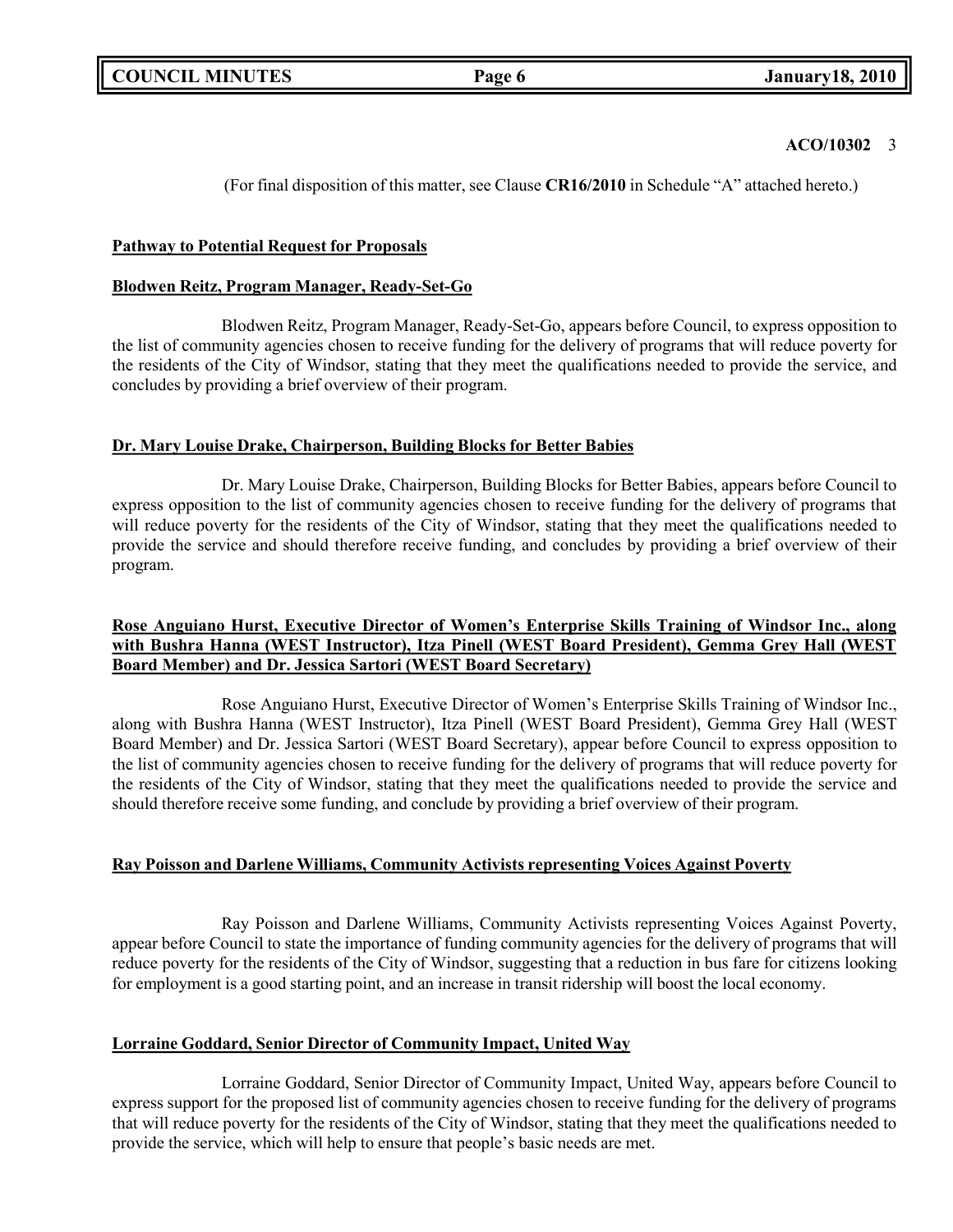|  | <b>COUNCIL MINUTES</b> |
|--|------------------------|
|--|------------------------|

# **Adam Vasey, Poverty Reduction Coordinator, Pathway to Potential**

Adam Vasey, Poverty Reduction Coordinator, Pathway to Potential, appears before Council to express support for the proposed list of community agencies chosen to receive funding for the delivery of programs that will reduce poverty for the residents of the City of Windsor, stating that they meet the qualifications needed to provide the service, which in turn will help leverage and mobilize other resources.

# **Catherine Shanahan, Executive Director, Family Respite Services**

Catherine Shanahan, Executive Director, Family Respite Services, appears before Council to express support for the proposed list of community agencies chosen to receive funding for the delivery of programs that will reduce poverty for the residents of the City of Windsor, stating that they meet the qualifications needed to provide the service, and concludes by providing a brief overview of their program, and stressing the need to focus in on issues related to children with disabilities.

### **Tony Houad, Director of Corporate Services and Penny Williams, General Manager of Transit Windsor**

Tony Houad, Director of Corporate Services and Penny Williams, General Manager of Transit Windsor, appear before Council to speak in support of the proposed list of community agencies chosen to receive funding for the delivery of programs that will reduce poverty for the residents of the City of Windsor, and give a brief backgrounder on the need for affordability of public transit, changes implemented in 2009, proposed cash fares, proposed ticket/value card, passes, low income passes, open window transfers, day passes, family day passes and the low income bus pass strategy.

### **SS/10488** 8

(For final disposition of this matter, see Clause **CR21/2010** in Schedule "A" attached hereto.)

# **PRESENTATION – Torsten Rasch, President; and Richard Smith, Secretary General – International Children's Games (ICG)**

Mayor Francis welcomes Torsten Rasch, President, and Richard Smith, Secretary General for the International Children's Games (ICG) to Windsor, as they prepare to tour the city and county to study the area for possibly hosting the 2013 summer games, and the visiting representatives are given an opportunity to provide a brief overview of the International Children's Games.

### **CQ52-2009 – Status of BUMP**

# **Christopher Waters, Tristan Fehrenbach, members Windsor Bicycling Committee along with Mark Lindquist, Chairperson of the Windsor Bicycling Committee**

Mayor Francis leaves the meeting at 8:03 o'clock p.m., and Councillor Marra assumes the Chair.

Christopher Waters, Tristan Fehrenbach, members Windsor Bicycling Committee along with Mark Lindquist, Chairperson of the Windsor Bicycling Committee, appear before Council to discuss the importance of promoting bicycle use in 2010, as well as the need to invest in infrastructure to accommodate cyclists, and conclude by suggesting that the BUMP study needs to be updated and that money should be allocated to make this a reality.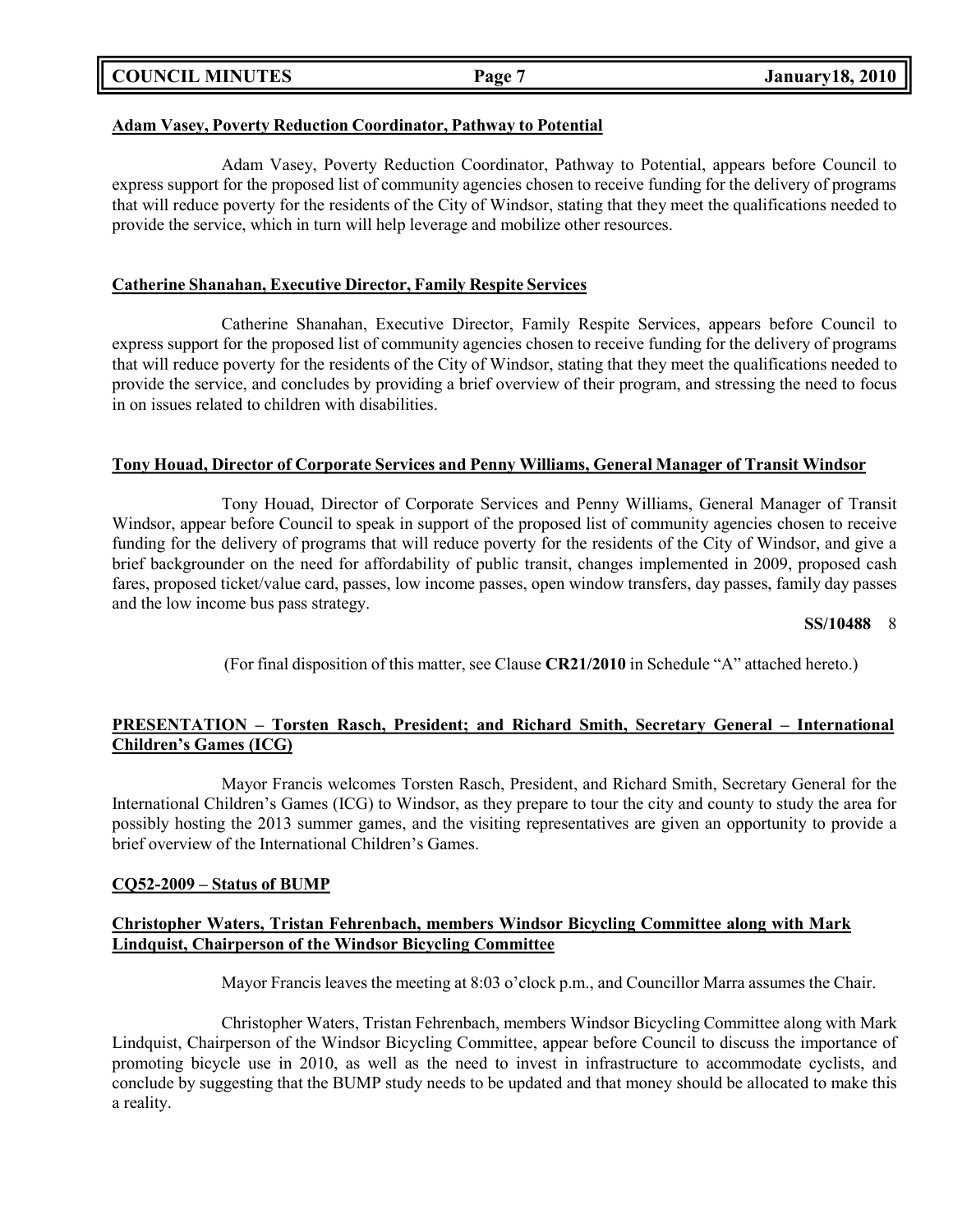# **COUNCIL MINUTES Page 8 January18, 2010**

### **David Hanna, Ward 1 Resident**

David Hanna, Ward 1 Resident, appears before Council to applaud the efforts of the Windsor Bicycling Committee, and speaks in support of BUMP and that it should be a goal to merge together planning and pedestrian issues, which in turn will benefit the community as a whole.

Mayor Francis returns to the meeting at 8:20 o'clock p.m., and Councillor Marra returns to his seat at the Council table.

### **MB/5331** 10

(For final disposition of this matter, see Clause **CR23/2010** in Schedule "A" attached hereto.)

# **Windsor International Airport – Capital Funding for Phase 2 of Lufthansa's Commercial Feasibility Study on Air Cargo**

# **Chris Schnurr, Ward 3 resident**

Chris Schnurr, Ward 3 resident, appears before Council to express concern with regards to a precommitment of the 2010 Capital Budget to a maximum of \$100,000 for funding the second phase of Lufthansa's Commercial Feasibility Study on Air Cargo, as the Airport Board should first provide funding for this, given that they have reported profit, and further asks for any information in terms of what mechanism is in place for the city to recover these funds in the future.

#### **APM/10336** 11

(For final disposition of this matter, see Clause **CR24/2010** in Schedule "A" attached hereto.)

### **Audit Committee Report No. 43**

### **Al Nelman, Ward 4 resident**

Al Nelman, Ward 4 resident, appears before Council to express concern regarding the "Post Construction Audit Report on the 400 City Hall Square East Building Report", suggesting that Council should never undertake risky ventures such as this, especially where there is a lack of expertise, and concludes by asking for an explanation in terms of the chain of command and who knew what when regarding this file, and also who withheld the 11 boxes that were ultimately given to the auditors, and whether that person was held accountable for that action.

### **Alex Foley, Ward 1 resident**

Alex Foley, Ward 1 resident, appears before Council to express concern regarding the "Post Construction Audit Report on the 400 City Hall Square East Building Report", commending the internal auditors and the Audit Committee for completing the audit under the most challenging of circumstances, stating that the project itself should never have exceeded \$28.2M, and suggests that there was no demonstrated accountability for what transpired, and concludes by stating that it is imperative that the recommendations in the audit be adopted and status updates be given quarterly.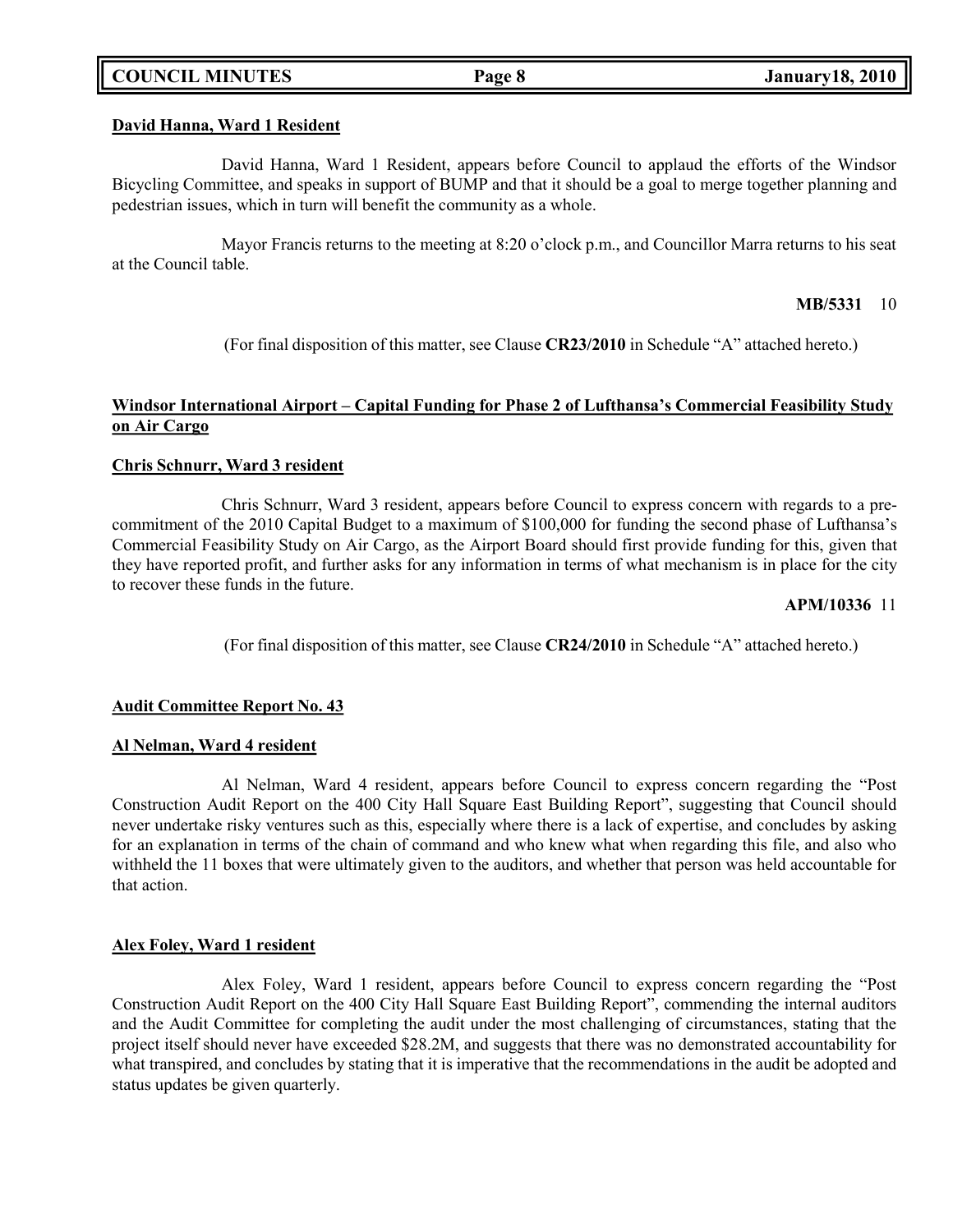# **Merv dePendleton, Ward 5 resident**

Merv dePendleton, Ward 5 resident, appears before Council to express concern regarding the "Post Construction Audit Report on the 400 City Hall Square East Building Report", suggesting that the city should not undertake risky ventures, and only stick to "basics", and expresses disappointment that the tendering process and applicable laws were not followed for this project.

# **Paul Fields, owner, Eagle Office Furnishings Inc.**

Paul Fields, owner, Eagle Office Furnishings Inc., appears before Council to express concern regarding the "Post Construction Audit Report on the 400 City Hall Square East Building Report", stating that Eagle Office Furnishings participated in the bidding process early and in compliance, and was the only compliant bidder, suggesting that the process was altered to make it appear that their bid was the highest, and concludes by applauding the final audit report, but suggests that there is still unanswered questions and missing information.

# **Chris Schnurr, representing Windsor Association of Concerned Tax Payers**

Chris Schnurr, representing Windsor Association of Concerned Tax Payers, appears before Council to express concern regarding the "Post Construction Audit Report on the 400 City Hall Square East Building Report", suggesting that the issue of "accountability" has not been addressed, and that perhaps an investigation with witnesses under oath, needs to be conducted immediately.

# **Bruce McLeod, Ward 1 resident**

Bruce McLeod, Ward 1 resident, appears before Council to express concern regarding the "Post Construction Audit Report on the 400 City Hall Square East Building Report", stating that Vindella Enterprises was given preferential treatment, and that the issue of "accountability" has yet to be addressed, and concludes by requesting that the contents of the "Dunbar Report" be released.

# **Lead Auditor Angela Berry; Paul Ross, KPMG; and Andrew Roman, Miller Thomson**

Lead Auditor Angela Berry, Paul Ross, KPMG; and Andrew Roman, Miller Thomson, appear before Council and are available for questions with regards to the "Post Construction Audit Report on the 400 City Hall Square East Building Report".

Mayor Francis leaves the meeting at 10:07 o'clock p.m., and Councillor Marra assumes the Chair.

Mayor Francis returns to the meeting at 10:09 o'clock p.m., and Councillor Marra returns to his seat at the Council table.

Moved by Councillor Marra, seconded by Councillor Gignac, **M25-2010** That Report No. 43 of the Audit Committee of its meeting held December 16, 2009 **BE RECEIVED.**

Carried.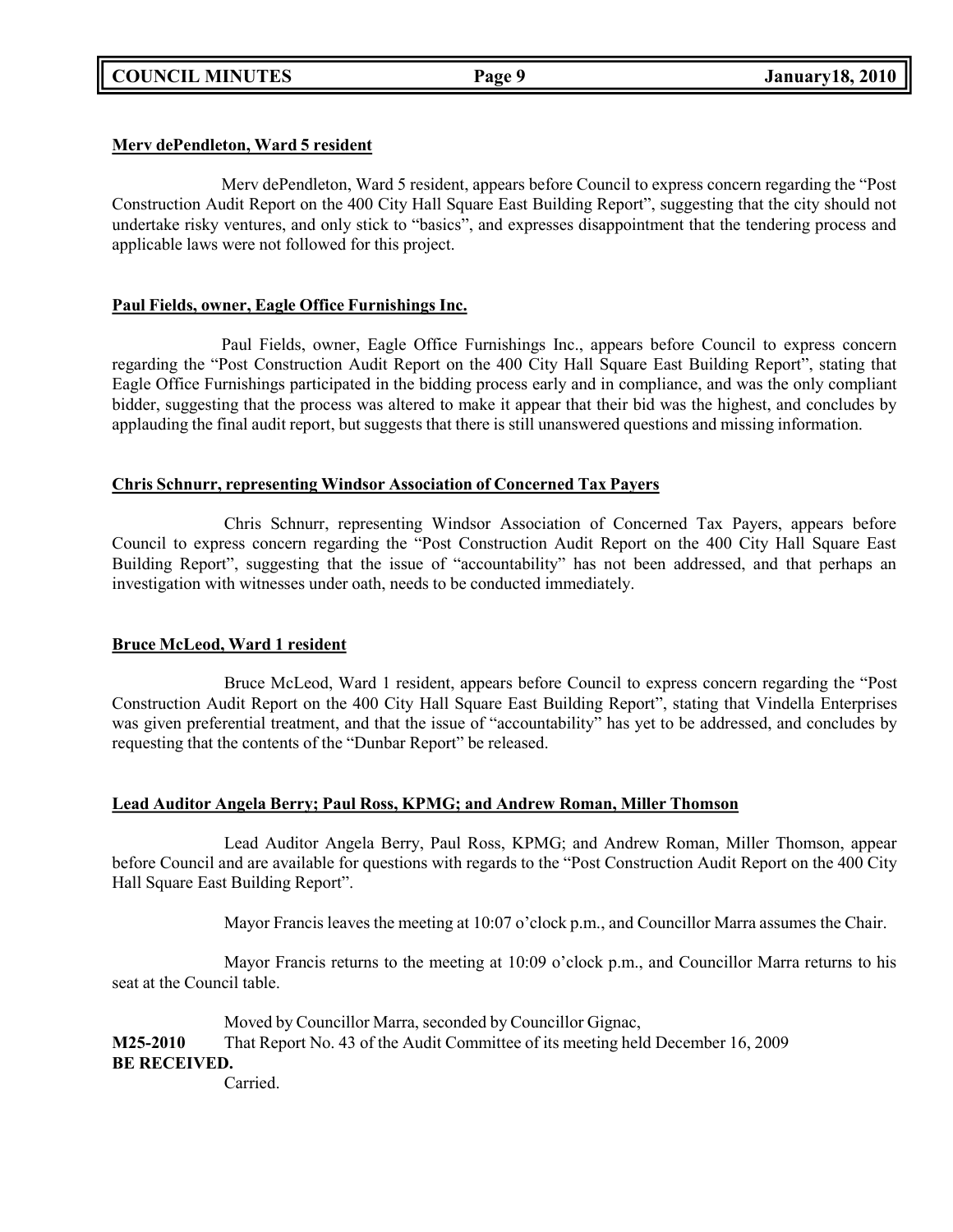| <b>COUNCIL MINUTES</b> |                                                         | Page 10                                                                                                                                                                                         | <b>January 18, 2010</b> |
|------------------------|---------------------------------------------------------|-------------------------------------------------------------------------------------------------------------------------------------------------------------------------------------------------|-------------------------|
|                        |                                                         | <u>Regular Business Items (for final disposition of these matters see Schedule "A" attached)</u>                                                                                                |                         |
|                        |                                                         | PAC 2 F. Apollonio, draft plan of condominium approval, 1160 Howard Avenue, convert a 3-storey apartment<br>building containing 12 residential dwelling units from rental to condominium status |                         |
|                        | <b>Consideration of Committee Reports</b>               |                                                                                                                                                                                                 |                         |
| M24-2010               | <b>BE ADOPTED</b> as presented.<br>Carried.             | Moved by Councillor Gignac, seconded by Councillor Halberstadt,<br>That the <b>Report of the special In-camera</b> meeting held January 18, 2010 [Session 1],                                   |                         |
|                        |                                                         |                                                                                                                                                                                                 | ACO2010                 |
| M26-2010               | BE ADOPTED as presented.                                | Moved by Councillor Gignac, seconded by Councillor Halberstadt,<br>That the Report of the Striking Committee of its meeting held January 11, 2010,                                              |                         |
|                        | Carried.                                                |                                                                                                                                                                                                 | MB2010                  |
| M27-2010               | December 15, 2009, BE ADOPTED as presented.<br>Carried. | Moved by Councillor Gignac, seconded by Councillor Halberstadt,<br>That Report No. 81 of the Windsor Accessibility Advisory Committee of its meeting held                                       |                         |
| M28-2010               | December 15, 2009, BE ADOPTED as presented.             | Moved by Councillor Gignac, seconded by Councillor Halberstadt,<br>That Report No. 82 of the Windsor Accessibility Advisory Committee of its meeting held                                       | MB2010                  |
|                        | Carried.                                                |                                                                                                                                                                                                 | MB2010                  |
| M29-2010               | December 15, 2009, BE ADOPTED as presented.<br>Carried. | Moved by Councillor Gignac, seconded by Councillor Halberstadt,<br>That Report No. 83 of the Windsor Accessibility Advisory Committee of its meeting held                                       | MB2010                  |
| M30-2010               | December 15, 2009, BE ADOPTED as presented.<br>Carried. | Moved by Councillor Gignac, seconded by Councillor Halberstadt,<br>That Report No. 84 of the Windsor Accessibility Advisory Committee of its meeting held                                       |                         |

MB2010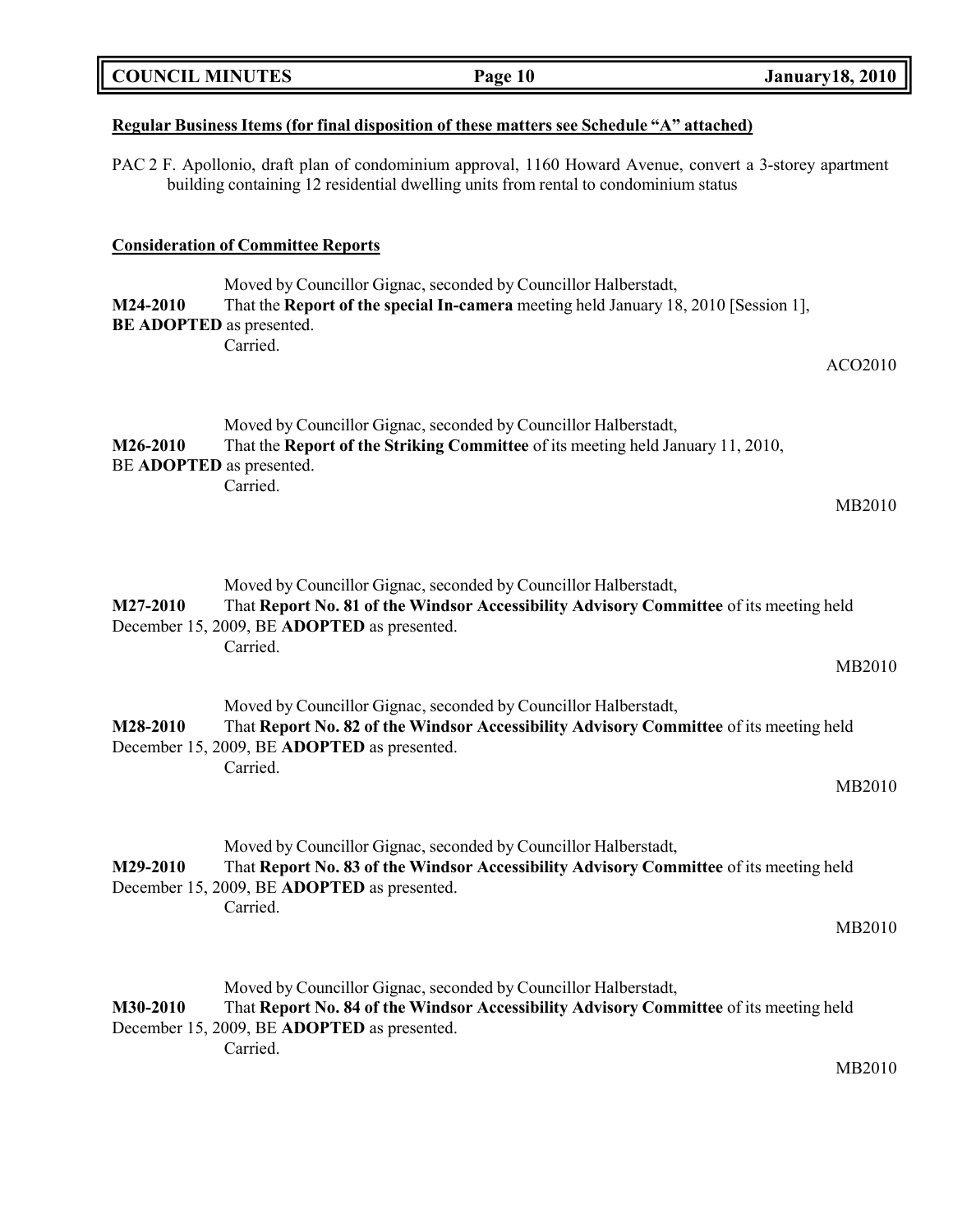# **COUNCIL MINUTES Page 11 January18, 2010**

#### **By-laws**

Moved by Councillor Hatfield, seconded by Councillor Jones,

That the following By-laws No. 15-2010 through 17-2010 (inclusive), be introduced and read a first and second time:

- 15-2010 "A BY-LAW TO APPOINT A CHIEF BUILDING OFFICIAL AND INSPECTORS TO ENFORCE THE BUILDING CODE ACT AND REGULATIONS IN WINDSOR"
- 16-2010 "A BY-LAW TO FURTHER AMEND BY-LAW NUMBER 9023 BEING A BY-LAW TO REGULATE VEHICULAR PARKING WITHIN THE LIMITS OF THE CITY OF WINDSOR ON MUNICIPAL STREETS, MUNICIPAL PARKING LOTS AND PRIVATE PROPERTIES"
- 17-2010 "A BY-LAW TO CONFIRM THE PROCEEDINGS OF THE COUNCIL OF THE CORPORATION OF THE CITY OF WINDSOR AT ITS MEETING HELD ON THE EIGHTEENTH DAY OF JANUARY, 2010"

Carried.

Moved by Councillor Lewenza, seconded by Councillor Marra,

That the Committee of the Whole does now rise and report to Council respecting the business items considered by the Committee:

- **1) Communication Items (as amended)**
- **2) Consent Agenda (as amended)**
- **3) Items Deferred**
- **Items Referred**
- **4) Consideration of the Balance of Business Items (see Schedule "A")**
- **5) Committee Reports (as amended)**
- **6) By-laws given first and second readings (as presented)**

Carried.

### **Notices of Motion**

None presented.

## **Third Reading of By-laws**

Moved by Councillor Postma, seconded by Councillor Valentinis,

That the following By-laws No. 15-2010 through 17-2010 (inclusive), having been read a first and second time be now read a third time and finally passed and that the Mayor and Clerk **BE AUTHORIZED** to sign and seal the same notwithstanding any contrary provision of the Council.

Carried.

# **Petitions**

None presented.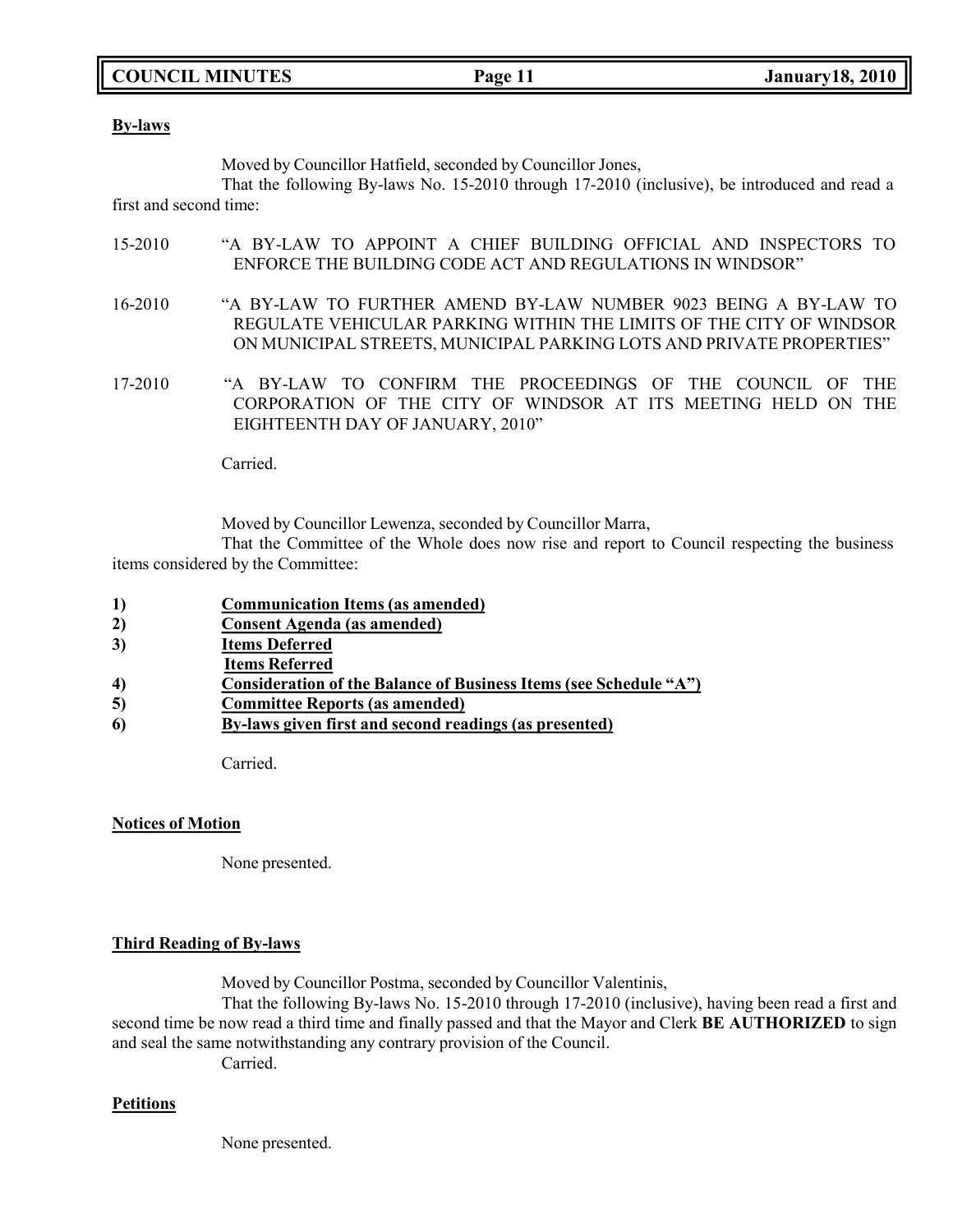**COUNCIL MINUTES Page 12 January18, 2010**

# **Council Questions**

Moved by Councillor Gignac, seconded by Councillor Halberstadt,

**M31 -2010** That the Council Questions arising from the previous meeting of Council and listed by the Clerk **BE NOW CONSIDERED** for purposes of discussion, and further, that the Administration **BE DIRECTED** to proceed with the necessary actions to respond to the Council Questions consistent with Council's instructions. Carried.

ACOQ2010

### **PROPOSED IN-CAMERA AGENDA FOR JANUARY 25, 2010**

Moved by Councillor Hatfield, seconded by Councillor Jones,

**M32-2010** That the following proposed In Camera Agenda for January 25, 2010 **BE APPROVED**:

| <u>Item</u><br>No. | <b>Subject</b>                                                       | <b>Section – Pursuant to</b><br>Municipal Act, 2001, as<br>amended |
|--------------------|----------------------------------------------------------------------|--------------------------------------------------------------------|
| . .                | $Legal/property$ matter – litigation                                 | 239(2)(a)(e)                                                       |
| 2.                 | Personal/Legal matter – Solid Waste Authority                        | 239(2)(b)(d)                                                       |
| 3.                 | Border Update – update on Legal matters (verbal report as necessary) | $239(2)(a)$ , (c), (e) and (f)                                     |

and further, that in accordance with By-law 46-2003, the Chief Administrative Officer, in consultation with the Mayor **BE AUTHORIZED** to add matters deemed to be of an urgent or time sensitive nature.

Carried.

ACO2010

### **Adjournment**

of the Mayor.

Moved by Councillor Lewenza, seconded by Councillor Marra,

That this Council meeting stand adjourned until the next regular meeting of Council or at the call

Carried.

Accordingly, the meeting is adjourned at 10:55 o'clock p.m.

**MAYOR**

**CITY CLERK**

**THIS IS A DRAFT COPY**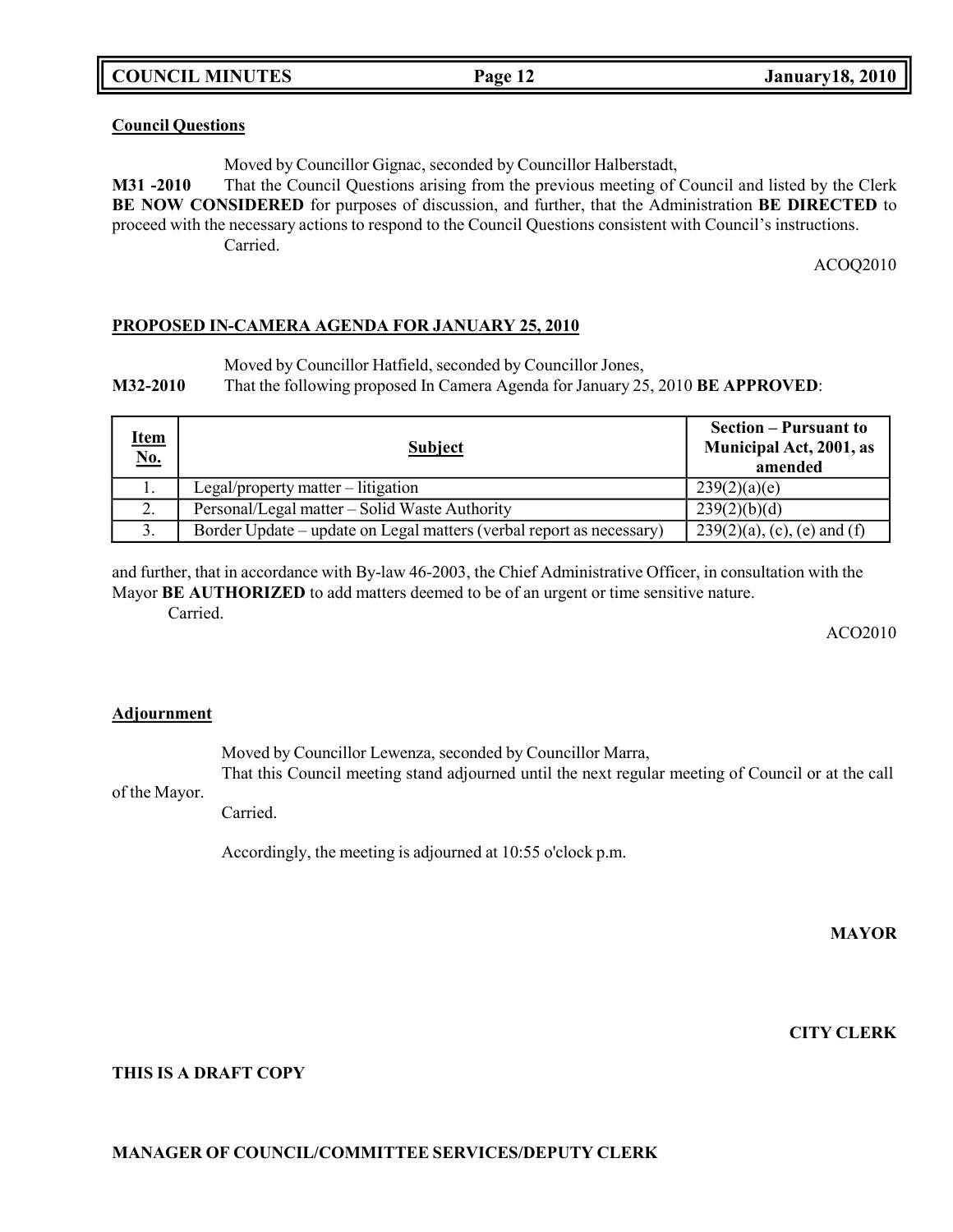# **COUNCIL MINUTES Page 13 January18, 2010**

Postma Valentinis

# *CR14/2010 REPEALED BY CR592/2019 ADOPTED DECEMBER 2, 2019 AND CONVERT THE DOCUMENTS TO PROCEDURES*

CR14/2010

**THAT** the Religious Observances Policy and Procedure included in this report of the Executive Director of Human Resources dated December 2, 2009, **BE APPROVED.**

Carried.

Councillor Lewenza was absent from the meeting when the vote was taken on this matter.

Report Number **14442 AS2010 C1**

Appendices Policy

Internal Distribution Human Resources [Jennifer Kehoe] Executive Director of Human Resources City Clerk

Postma Valentinis

CR15/2010

That Council **PASS By-law 15-2010** to appoint a Chief Building Official (CBO), a Deputy Chief Building Official, and Inspectors who have the same powers and duties as the Chief Building Official in relation to plumbing and sewage systems, effective October 14, 2008.

Carried.

Councillor Lewenza was absent from the meeting when the vote was taken on this matter.

Report Number **14313 AB2010 C2**

Internal Distribution Legal [Wira Vendrasco] City Solicitor Chief Building Official

Lewenza Marra

### CR16/2010

That the report of the Executive Director of Operations dated December 7, 2009 entitled "M311-2009 – Iris Place/Buckingham/Westminister Parking Regulations" **BE DEFERRED** to allow for the Ward Councillors to liaise with the affected residents to discuss additional information provided by Fire and Rescue Services dated December 22, 2009.

Carried.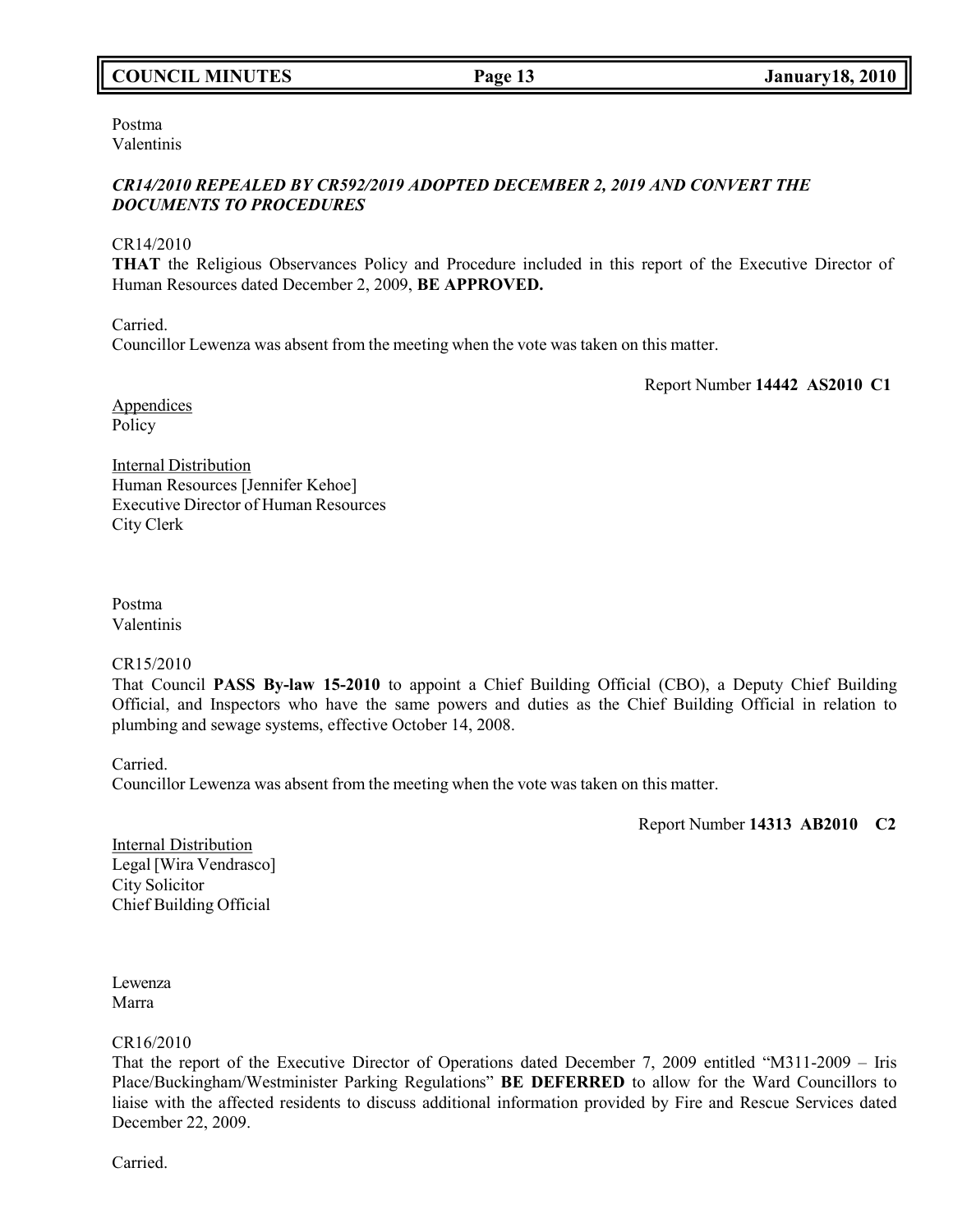# **COUNCIL MINUTES Page 14 January18, 2010**

Report Number **14437 ACO/10302 3**

Internal Distribution Public Works [Josette Eugeni] City Engineer Executive Director of Operations Acting Assistant Chief Fire Prevention Officer – John Lee

Hatfield Gignac

### CR17/2010

That the report of the City Planner dated October 23, 2009 entitled "Application to close the east/west alleys north of the CNR lines extending from Prado Place easterly to St. Louis Avenue **BE DEFERRED** to allow for the Ward Councillors to continue discussions with interested parties to reach a possible compromise.

Carried.

Report Number **14319 SAA/10281 4**

Internal Distribution Planning [Don Wilson] City Planner City Solicitor

Postma Valentinis

### *CR18/2010 RESCINDED BY CR115/2010 ADOPTED MARCH 29, 2010* CR18/2010

**THAT** Tender No. 130-09 McHugh Soccer Facility Buildings **BE APPROVED** to supply all labour and materials as stipulated in the tender to construct a new change room building, concession/ washroom building and a clubhouse building.

And further, **THAT** the Chief Administrative Officer and the City Clerk **BE AUTHORIZED** to sign a contract with the lowest compliant tenderer (Loaring Construction Ltd. in the amount of \$754,853.00 excluding GST), satisfactory in form to the City Solicitor, in technical content to the Executive Director of Recreation and in financial content to the City Treasurer and Chief Financial Officer.

Carried.

Councillor Lewenza was absent from the meeting when the vote was taken on this matter.

Report Number **14448 SR/10565 C5**

Internal Distribution Recreation [Tim Burston] Executive Director of Recreation City Engineer Chief Financial Officer/City Treasurer City Solicitor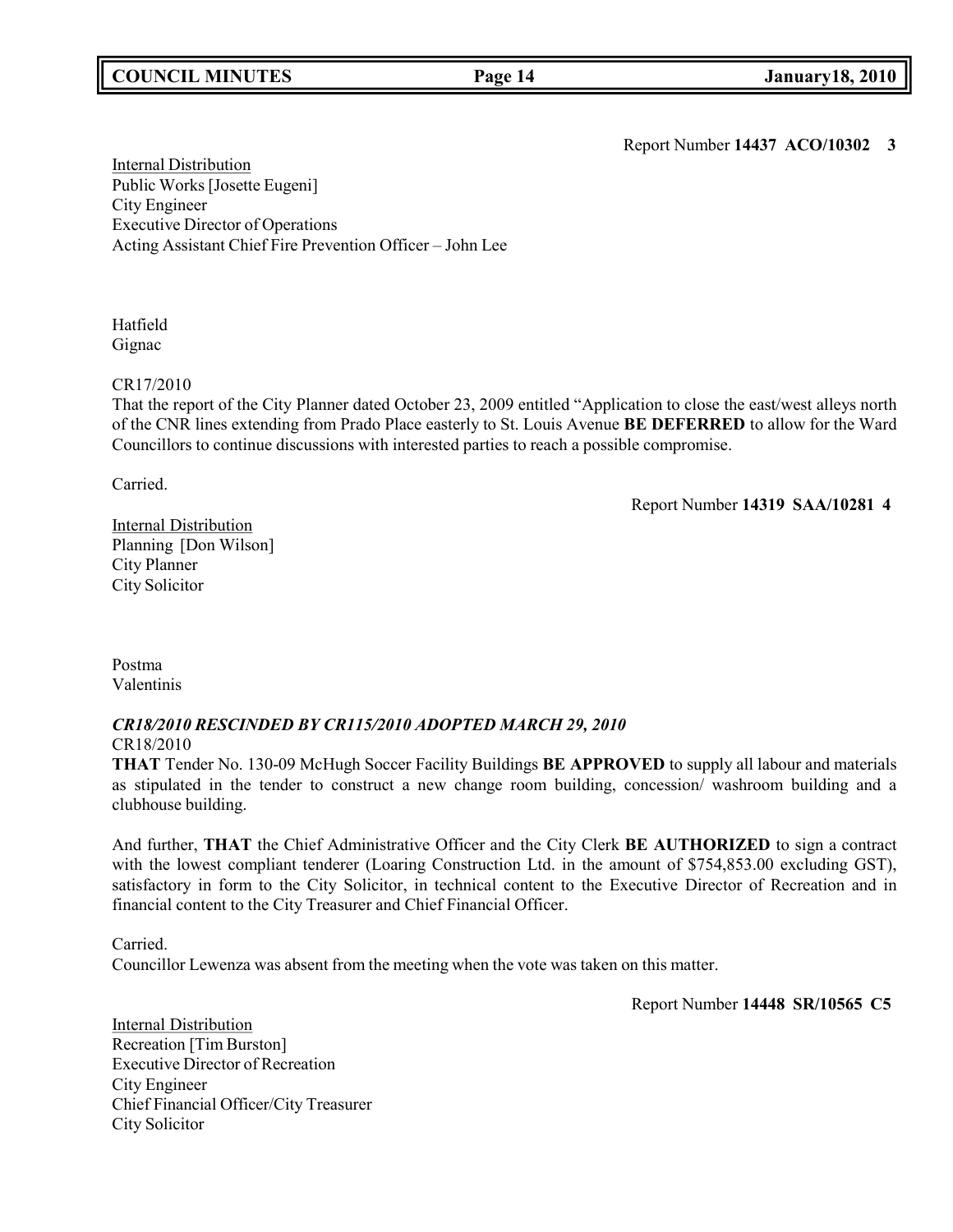Postma Valentinis

# CR19/2010

That City Council **APPROVE** Phase One of the Water Management Governance and Organizational Review Showcase Project; and

That City Council **APPROVE** a budget for Phase One of the Water Management Governance and Organizational Review Showcase Project not to exceed \$50,000; and

That City Council **APPROVE** that the funding for Phase One of the Water Management Governance and Organizational Review Showcase Project be provided from the SDR Showcase Budget placeholder approved in the 2009 Capital Budget.

That City Council **APPROVE** a sole source purchase of services with the firm of KPMG LLP jointly with EnWin Utilities and/or the Windsor Utilities Commission pursuant to sections 32(a) and (i) of the City of Windsor Purchasing By-Law; and

That the Chief Administrative Officer and the City Clerk **BE AUTHORIZED** to sign a contract for consulting services with KPMG LLP, EnWin Utilities and/or the Windsor Utilities Commission, together with appropriate ancillary information sharing agreements satisfactory in form to the City Solicitor, in technical content to the City Engineer and the Service Delivery Review Program Manager and in financial content to the City Treasurer and Chief Financial Officer.

Carried.

Councillor Lewenza was absent from the meeting when the vote was taken on this matter.

Report Number **14461 GM/10567 C6**

Internal Distribution Chief Administrative Office [Melinda Munro] City Engineer Chief Financial Officer/City Treasurer City Solicitor

Lewenza Postma

# CR20/2010

- I. **THAT** the *2009 Business Improvement Area Storefront Study Update* report dated September 2009 **BE RECEIVED** for information; and
- II. **THAT** the *2009 Business Improvement Area Storefront Study Update* **BE REFERRED** to the Windsor Business Area Advisory Committee (WBIAAC) and the Small Business Advisory Committee; and
- III.**THAT** the City Planner **BE DIRECTED** to report back summarizing past studies undertaken in terms of incentives and other steps that could be taken for the downtown area.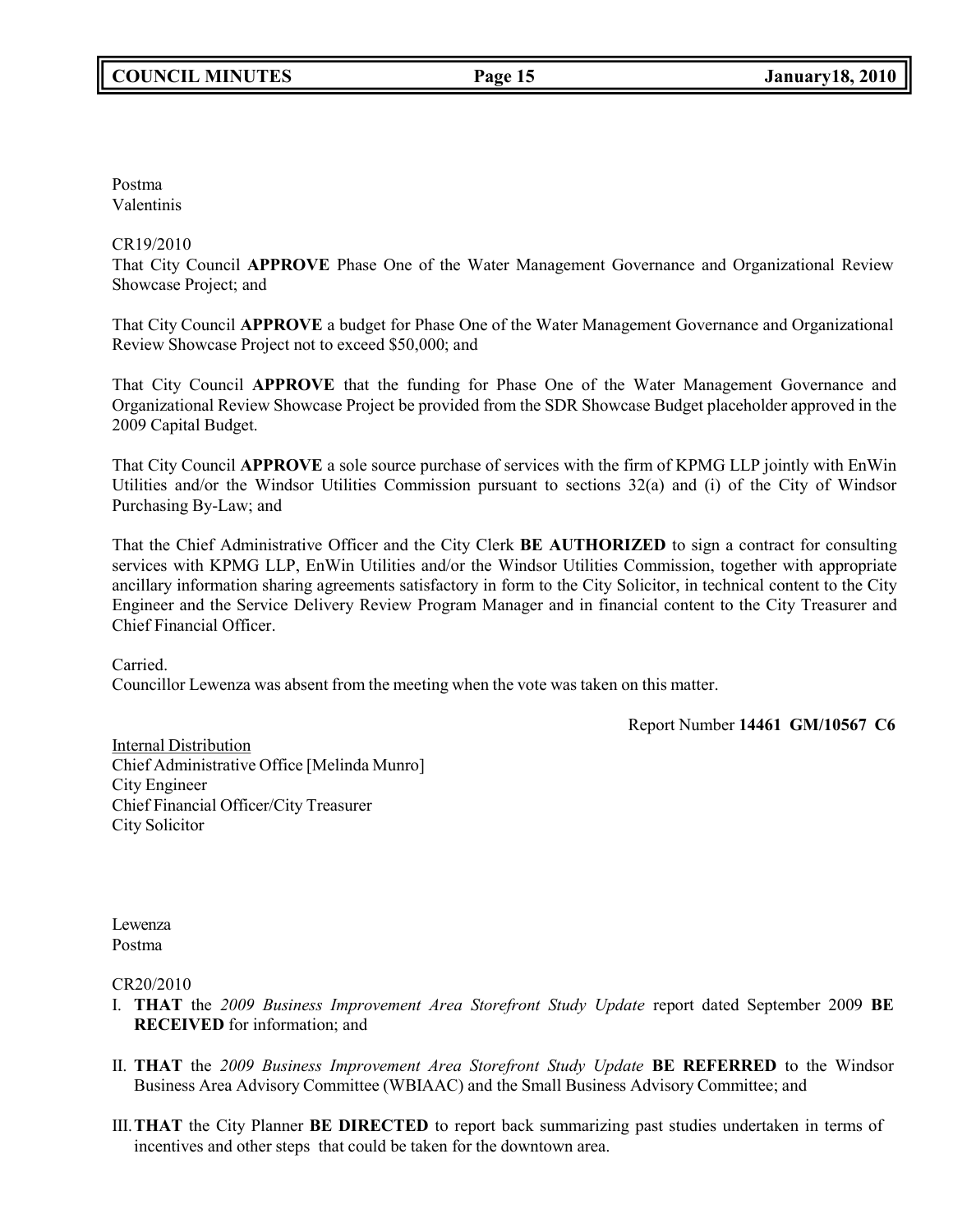# **COUNCIL MINUTES Page 16 January18, 2010**

Carried.

Report Number **14449 MI2010 7**

Internal Distribution Planning [Rose MacLachlan; Kerri Killen] City Planner City Solicitor Coordinator, WBIAAC

Lewenza Hatfield

# CR21/2010

THAT City Council **ACCEPT** the report of the Community Development and Health Commissioner on the proposal to allocate Pathway to Potential funding to community agencies for the delivery of programs that will reduce poverty for the residents of the City of Windsor.

THAT City Council **AUTHORIZE** the Community Development and Health Commissioner, or the CAO should the net city contribution exceed \$150,000 to enter into agreements with community agencies in the provision of services related to poverty reduction for residents of Windsor and Essex County under Pathway to Potential funding, contingent upon availability of funds and satisfactory in form to the City Solicitor, in technical content to the Executive Director of Housing & Children's Services and financial content to the Chief Financial Officer or designate.

Carried.

Councillors Postma and Marra disclose an interest and abstain from voting on this matter.

Report Number **14462 SS/10488 8**

Internal Distribution Community Development and Health [Debbie Cercone; Shannon Hyatt] Community Development and Health Commissioner Chief Financial Officer/City Treasurer City Solicitor

Postma Dilkens

### CR22/2010

That the request for a building permit to erect a 25' by 12 ' (feet) overhang to the rear of the building located at 3491 Sandwich Street **BE APPROVED** .

Carried. Councillors Jones and Valentinis voting nay.

Report Number **14358 Z/8581 9**

Internal Distribution Planning [Kevin Alexander] City Planner Chief Building Official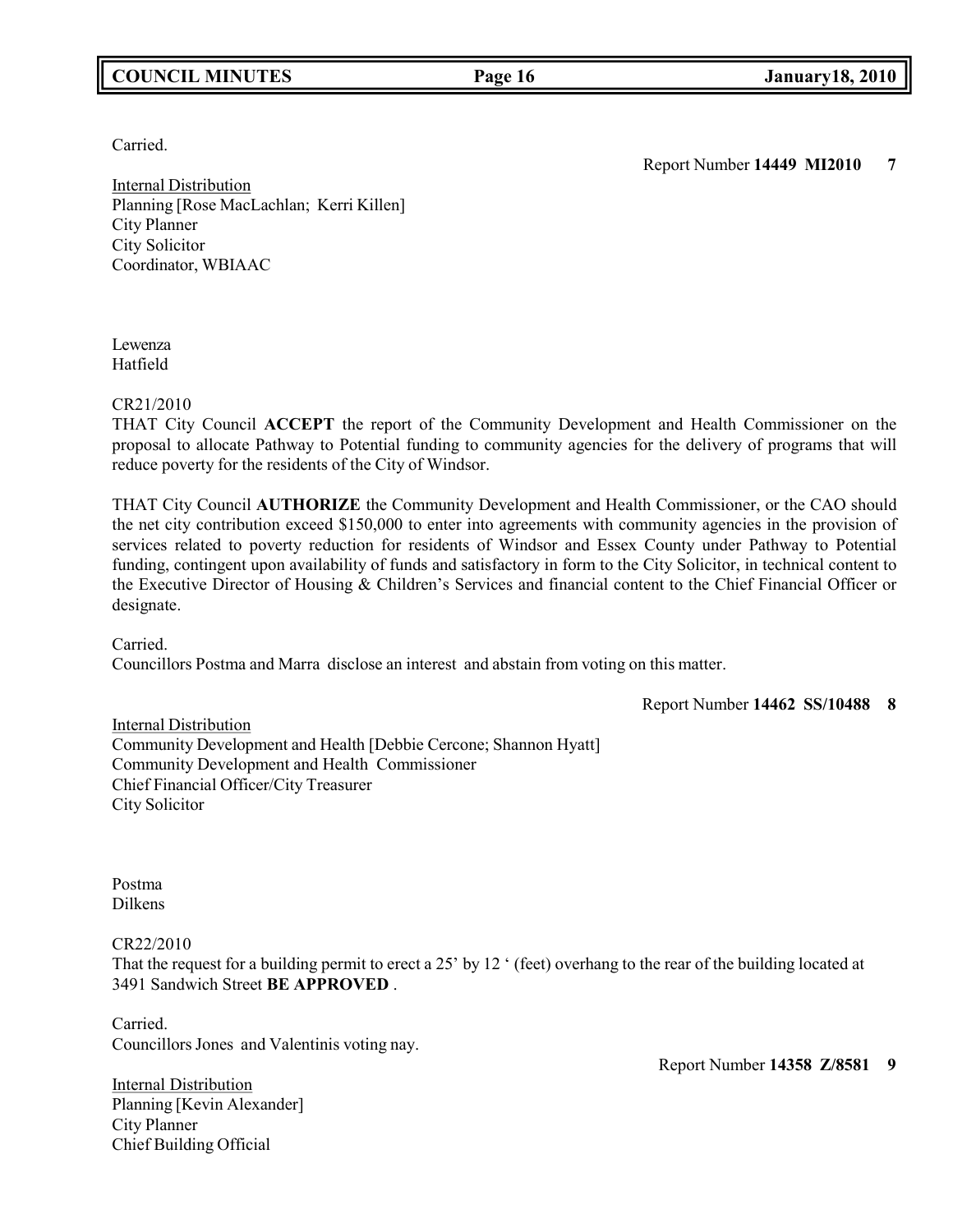# **COUNCIL MINUTES Page 17 January18, 2010**

City Solicitor

Halberstadt Valentinis

# CR23/2010

That the report of the Executive Director of Operations dated November 30, 2009 entitled "CQ52-2009 – Status of BUMP" **BE RECEIVED** for information, and further, that Administration **REPORT BACK** on an estimated cost for updating the BUMP study.

Carried.

Councillor Postma was absent from the meeting when the vote was taken on this matter.

Report Number **14387 MB/5331 10**

Internal Distribution Public Works [J. Leitzinger] Executive Director of Operations City Engineer Coordinator, Windsor Bicycling Committee

Gignac Lewenza

## CR24/2010

THAT City Council **APPROVE** the economic development initiative to complete Phase 2 of the Commercial Feasibility Study for air cargo at Windsor International Airport and **AUTHORIZE** the funding of the second phase of the study as a pre-commitment of the 2010 Capital Budget to a maximum of \$100,000 plus all applicable taxes; and

That the Chief Administrative Officer and the City Clerk **BE AUTHORIZED** to sign the first Addendum to the original agreement with Lufthansa Consulting, satisfactory in content to YQG, in form to the City Solicitor and in financial content to the Chief Financial Officer and City Treasurer.

Carried. Councillor Halberstadt voting nay.

Report Number **14482 APM/10336 11**

Internal Distribution Mayor Eddie Francis Chief Administrative Officer Chief Financial Officer/City Treasurer City Solicitor President and CEO, YQG – Federica Nazzani

Dilkens Brister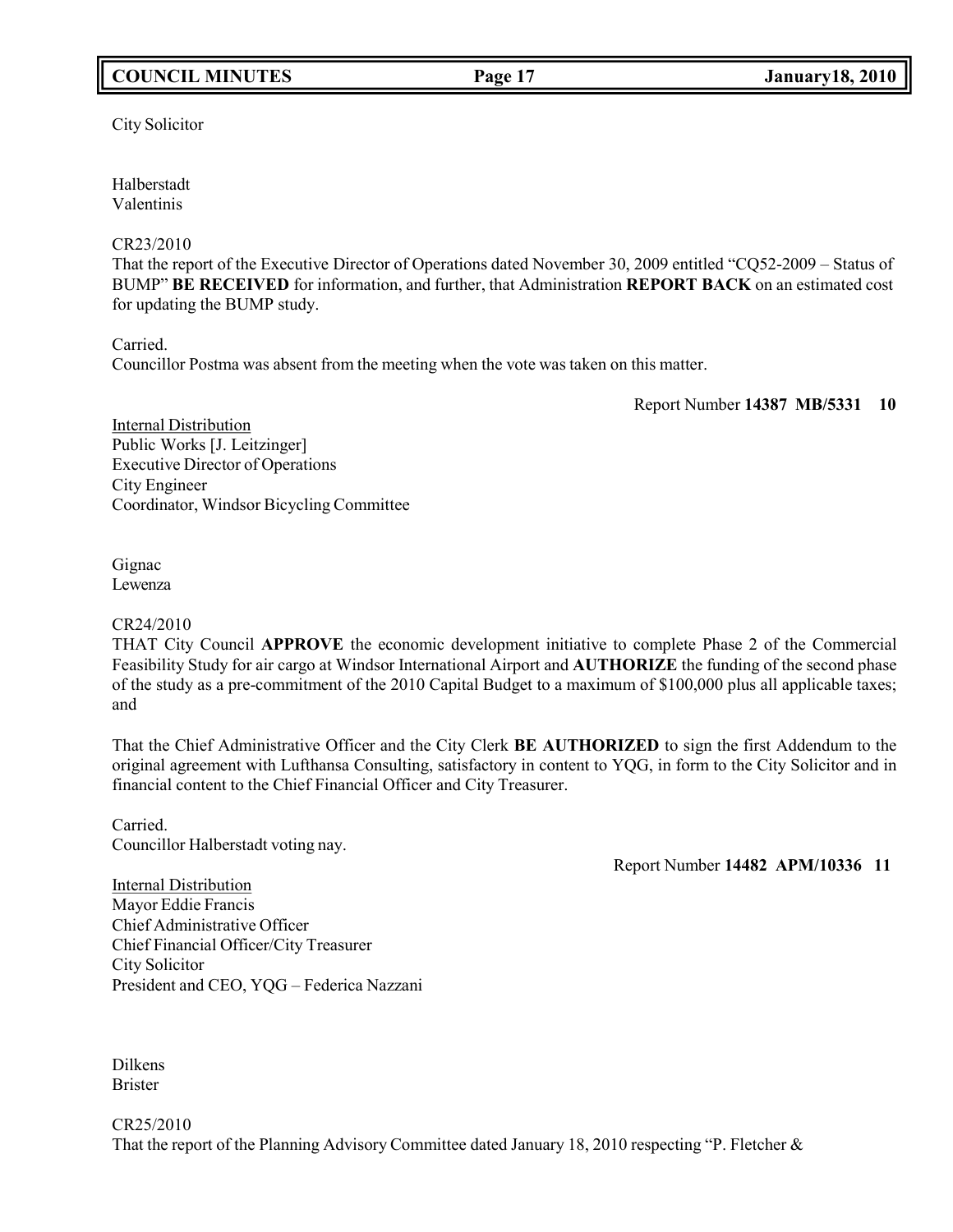L. Himsl, rezoning, 3139 Dougall Avenue, to permit a day nursery as an additional permittted use within the existing building" **BE DEFERRED** for six weeks, as requested by the Applicant to allow for futther discussions with Administration and the adjacent property owner.

Carried. Councillor Halberstadt voting nay.

Report Number **14440 ZB/10492 PAC 1**

Internal Distribution City Planner Acting Manager of Development Chief Building Official City Engineer City Solicitor Zoning Clerk - Council Services Licence Commissioner

Dilkens Gignac

### CR26/2010

- **I** That the application of Frank Apollonio for approval of a draft plan of condominium for a property legally described as Lots 8 to 11 Plan 362, City of Windsor at 1160 Howard Avenue to permit the conversion of a 3 storey apartment building containing 12 residential dwelling units from rental to condominium status, as shown on the attached Map No. CDM-004/09-2, **BE APPROVED** subject to:
	- A.The owner shall enter into a condominium agreement to provide for the following together with all items contained in the Consultation section of this report;
	- B. That the draft plan approval shall lapse on <u>January 18, 2013</u> (3 years from the date of approval);
	- C. Existing tenants shall be given a right of first-refusal to purchase the dwelling unit they presently occupy;
	- D.In the event that existing tenants do not exercise their option to purchase their dwelling unit, they shall be offered a life time non-transferable lease which shall be registered on title and binding on all subsequent owners. Such lease shall be satisfactory in form and content to the City Solicitor;
	- E. The owner shall agree to remedy all site and building defects as documented in the:
		- 1. Building Condition Assessment report prepared by GS Engineering Inc., dated July 23, 2009 with all corrections and improvements to be cleared as completed by an engineer retained by the owner;
		- 2. Works Department Engineering and Corporate Projects comments listed in 'Section 6 Consultation' of this report;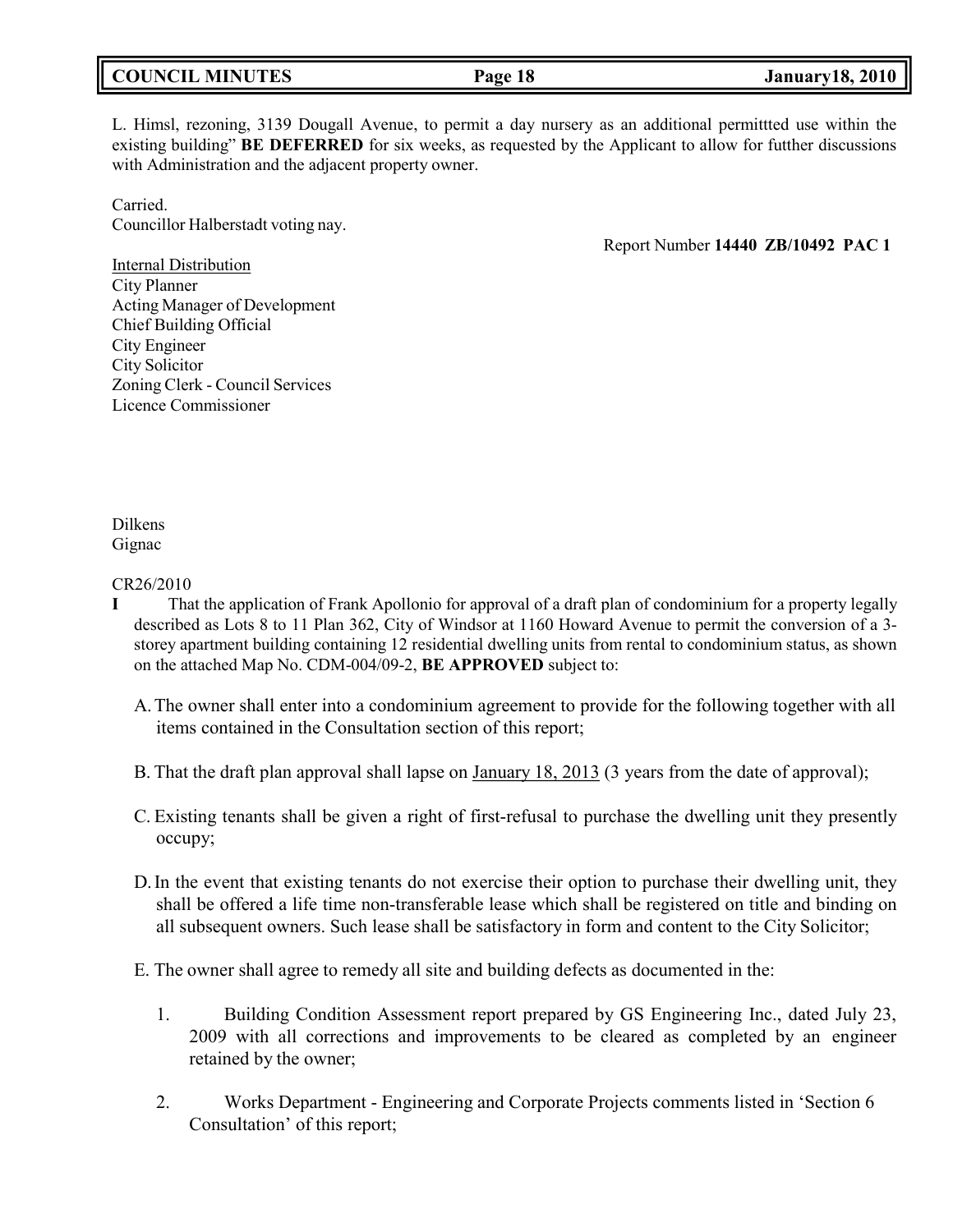**COUNCIL MINUTES Page 19 January18, 2010**

All corrections and improvements shall be to the satisfaction of the Chief Building Official and the Office of the City Engineer;

- F. The owner shall agree to remedy all safety and security as identified in the report of the Windsor Police Service dated October 30, 2009 and attached as **Appendix 'A'** and that **t**he doors used for common entry to the building (front and back), need to have locks installed on them that are of higher security and cannot be duplicated (such as MEDECO or PRIMUS) to establish an acceptable level of building entry security for all tenants. All corrections and improvements shall be to the satisfaction of the Chief of Police;
- G.The owner agrees to address the requirements and deficiencies identified in the report from the Planning Department's Landscape Architect, dated September 17, 2009, as attached as Appendix 'B', and to submit a photometric plan. The photometric plan will be reviewed in consultation with Windsor Police Services and will be to the satisfaction of both the Landscape Architect and the Director of Planning for Windsor Police Services.
- H.The owner shall agree to provide adequate screened storage space for appropriate and approved garbage, recycling and yard waste containers, in compliance with municipal by-laws to the satisfaction of the Manager of Environmental Services and Chief Building Official.
- I. The owner shall agree to provide 1 designated visitor parking space. All improvements are to be to the satisfaction of the General Manager of Public Works and Chief Building Official;
- **II** Final approval of the plan of condominium shall not be considered until all of the required works under '**1. Recommendations I** A. to I.**',** have been completed to the satisfaction of the respective departments and a condominium agreement has been registered against the subject lands.

Carried.

Report Number **14439 ZB/10457 PAC 2**

Appendices Map No. CDM-004/09-2 Windsor Police Service Report Landscape Architect Report

Internal Distribution City Planner Acting Manager of Development Chief Building Official City Engineer City Solicitor Zoning Clerk - Council Services Licence Commissioner Chief of Police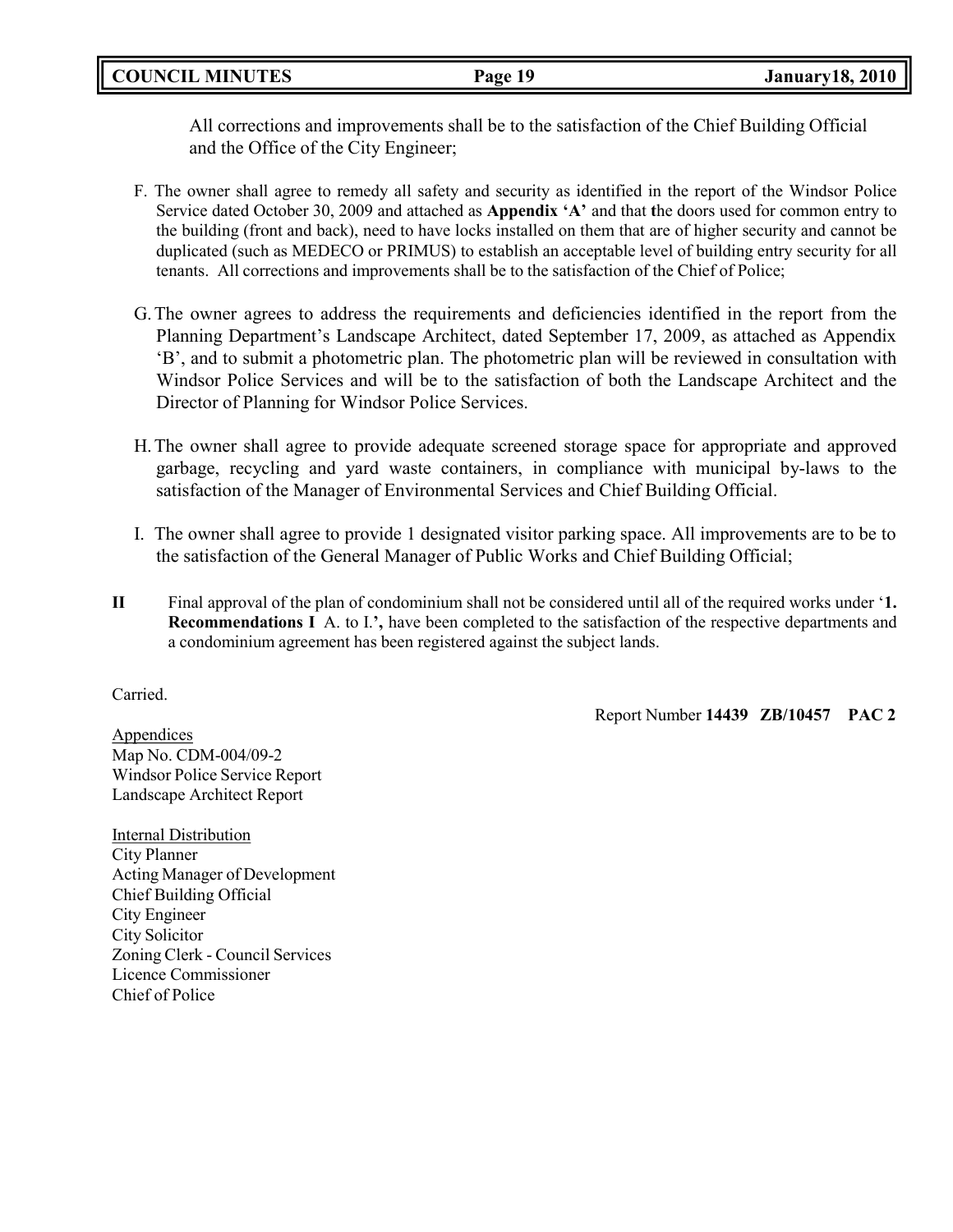| <b>COUNCIL MINUTES</b><br>Page 20 | <b>January18, 2010</b> |
|-----------------------------------|------------------------|
|-----------------------------------|------------------------|

ADOPTED by Council at its meeting held January 18, 2010 [**M24-2010**] VC/bm

# **SPECIAL MEETING OF COUNCIL – IN CAMERA [Session 1] January 18, 2010**

**Meeting called to order at: 3:03 p.m.**

# **Members in Attendance:**

Mayor E. Francis Councillor D. Brister (arrives at 3:06 p.m.) Councillor D. Dilkens Councillor R. Jones Councillor A. Halberstadt Councillor F. Valentinis Councillor K. Lewenza (arrives at 3:04 p.m.) Councillor B. Marra Councillor P. Hatfield Councillor J. Gignac

# **Members Absent:**

Councillor C. Postma

# **Also in attendance:**

H. Reidel, Chief Administrative Officer (arrives at 3:11 p.m.) R. Warsh, Community Development and Health Commissioner (arrives at 3:04 p.m.) M. Sonego, City Engineer G. Wilkki, City Solicitor V. Critchley, City Clerk O. Colucci, Chief Financial Officer N. Coleman, Mayor's Chief of Staff P. Brode, Senior Legal Counsel (Item 2) L. Lombardo, Administrator Huron Lodge (Item 4) V. Mihalo, Executive Director of Human Resources (Items 4 and 5) C. Martini, Legal Counsel (Item 1) N. Taylor, Legal Counsel (Item 3)

G. King, Legal Counsel (Items 3 and 4)

**Verbal Motion is presented by Councillor Marra, seconded by Councillor Gignac, to move in Camera for discussion of the following item(s):**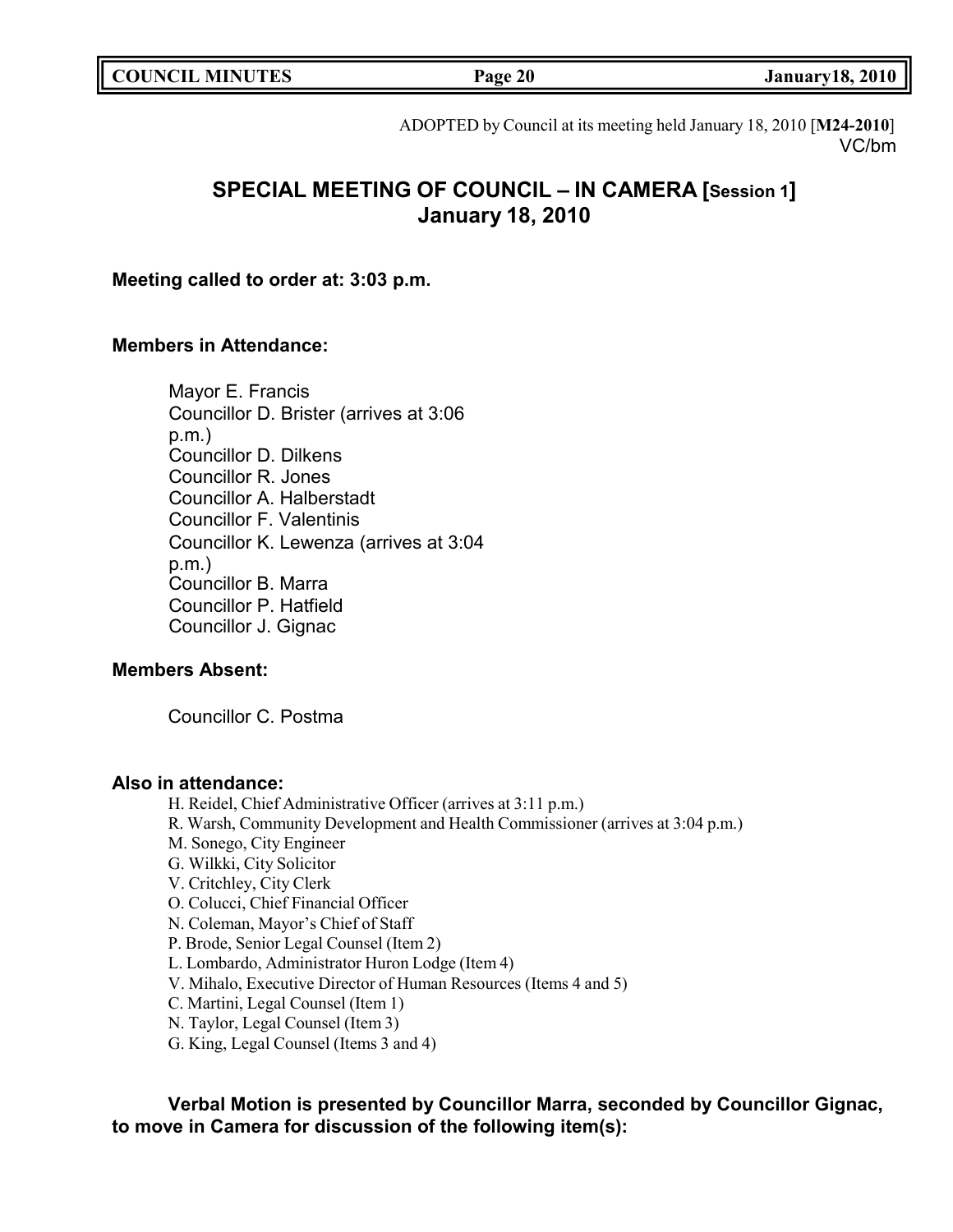| $\bf{0.}$ | <b>Subject</b>                                           | h – Pursuant to Municipal Act,<br>2001, as amended |
|-----------|----------------------------------------------------------|----------------------------------------------------|
|           | al Matter – Integrity Commissioner                       | 239(2)(b)                                          |
|           | ty Matter – expropriation of land                        | 239(2)(c)                                          |
|           | al Matter – Human Rights complaint – verbal<br>report    | 239(2)(b)                                          |
|           | al Matter – Human Rights complaint                       | 239(2)(b)                                          |
|           | al Matter – CANUE agreement                              | 239(2)(d)                                          |
|           | al Matter - Pay for Performance -<br>report from Mayor   | 239(2)(b)                                          |
|           | Update – update on Legal matters – $NO$<br><b>REPORT</b> | $239(2)(a)$ , (c), (e) and (f)                     |

# **Motion Carried. Councillors Lewenza and Brister absent for vote.**

# **Declarations of Pecuniary Interest:**

Councillor Jones declares a conflict of interest and abstains from voting on Item 1 as it involves him.

Councillor Jones declares a conflict of interest and abstains from voting on Item 5 as his sister-in-law is now a non-union employee.

Councillor Lewenza declares a conflict and abstains from voting on Item 5 as his employer is funding PETU.

**Discussion on the items of business. (Items 2, 5, 1, 4 and 3)**

**Verbal Motion is presented by Councillor Brister, seconded by Councillor Marra, to move back into public session. Motion Carried.**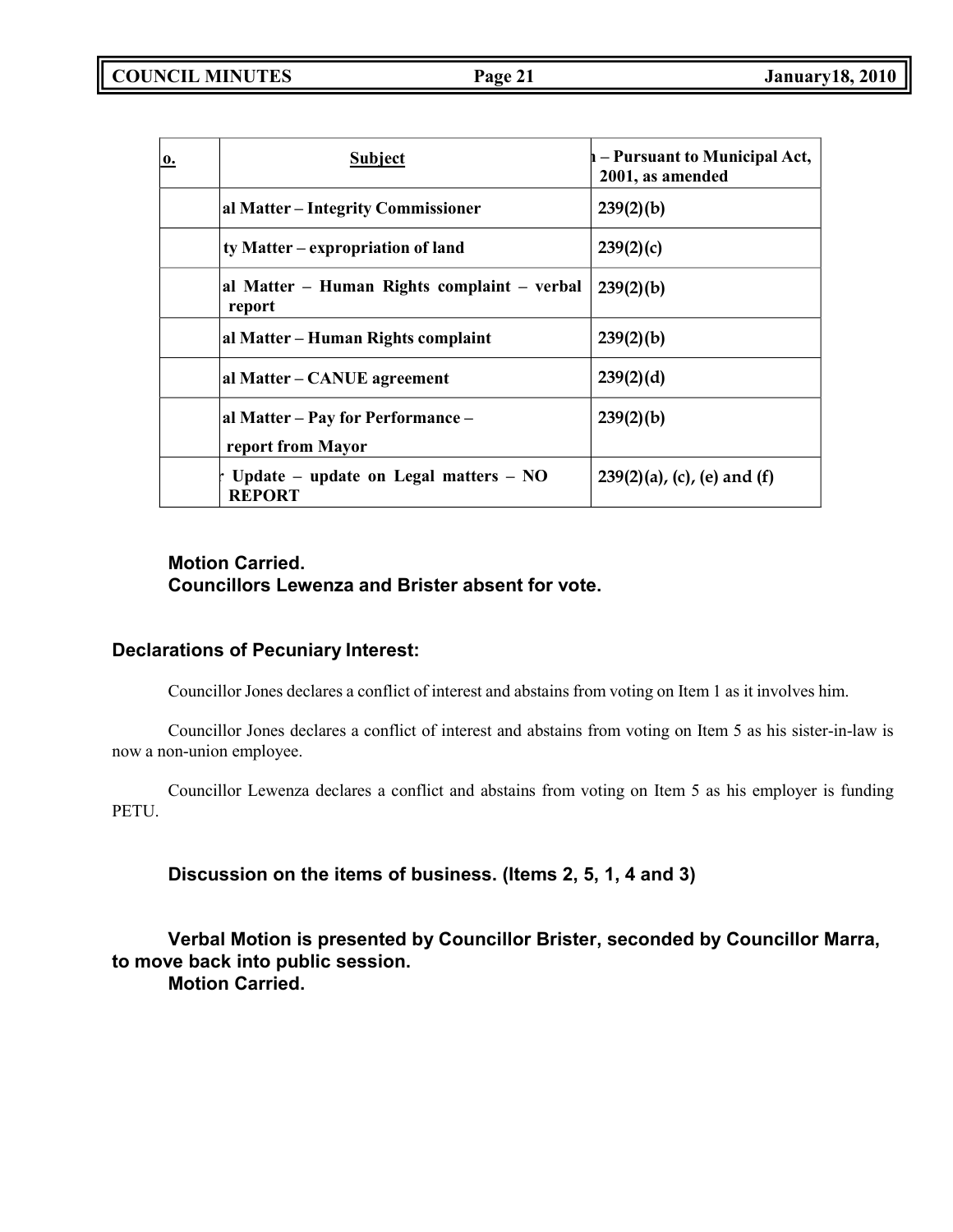| <b>COUNCIL MINUTES</b> | Page 22 | <b>January 18, 2010</b> |
|------------------------|---------|-------------------------|
|                        |         |                         |

**Moved by Councillor Dilkens, seconded by Councillor Valentinis,**

**THAT the Clerk BE DIRECTED to transmit the recommendation(s) contained in the report(s) discussed at the In-Camera Council Meeting held January 18, 2010 directly to Council for consideration at the next Regular Meeting.**

1. That the confidential reports from E. Basse, Integrity Commissioner **BE DEFERRED**. **Mayor Francis, Councillors Hatfield, Gignac, Halberstadt and Brister in favour. Councillors Lewenza, Marra and Valentinis opposed.**

2. That the recommendation contained in the in-camera report from Senior Legal Counsel, City Solicitor and Chief Financial Officer and City Treasurer respecting an expropriation of land **BE APPROVED**.

# **Councillors Brister and Lewenza absent for vote**

3. That the verbal report regarding a personal matter – Human Rights complaint **BE RECEIVED** and further that Administration **BE AUTHORIZED** to proceed with the verbal instructions of Council.

4. That the recommendation contained in the in-camera report from the Administrator Huron Lodge, Executive Director of Human Resources, Community Development and Health Commissioner, City Solicitor and Chief Financial Officer and City Treasurer respecting a Human Rights complaint **BE APPROVED**.

# **Councillor Gignac opposed**

5(a). That the recommendation contained in the in-camera report from the City Clerk, Executive Director of Human Resources, Chief Financial Officer and City Treasurer and City Solicitor respecting CANUE agreement **BE APPROVED**.

# **Councillor Brister opposed**

5(b). That the verbal report from the Chief Administrative Officer respecting a personal matter regarding identifiable individuals **BE RECEIVED** and that the Chief Administrative Officer **PROCEED** on the verbal direction of Council.

# **Councillor Brister opposed**

5(c). That the verbal report of the Chief Administrative Officer regarding a Human Resource issue involving identifiable individuals **BE RECEIVED**.

6. That the verbal report respecting Pay for Performance **BE DEFERRED.**

7. No report.

# **Motion Carried.**

**Moved by Councillor Jones, seconded by Councillor Marra, That the special meeting of council held January 18, 2010 BE ADJOURNED. (Time: 5:14 p.m.) Motion Carried.**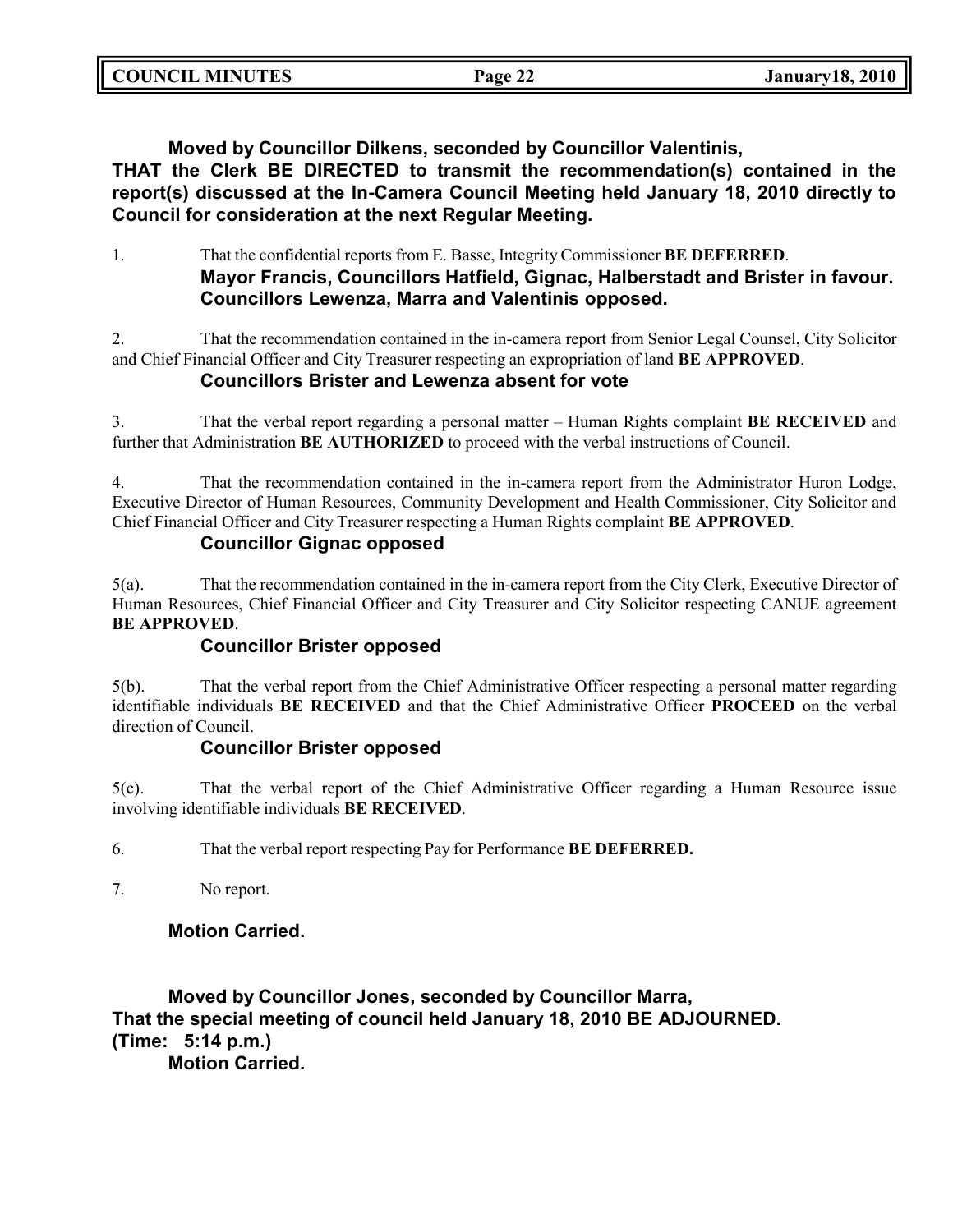| <b>COUNCIL MINUTES</b> |  |
|------------------------|--|
|------------------------|--|

**COUNCIL MINUTES Page 23 January18, 2010**

ADOPTED by Council at its meeting held January 18, 2010 [**M25-2010**] KK/ Windsor, Ontario, January 18, 2010

# **REPORT NO. 43** of the **AUDIT COMMITTEE** of its meeting held December 16, 2009

| <b>Present:</b> | Maxwell Zalev, Chair        |
|-----------------|-----------------------------|
|                 | Councillor Alan Halberstadt |
|                 | <b>Bill Carter</b>          |
|                 | George Sandala              |
|                 |                             |

Your Committee submits the following recommendations:

- I. That the "Post Construction Audit Report on the 400 City Building Report II-A The Design Build RFP" **BE APPROVED**. Hall Square East
- II. That the "Post Construction Audit Report on the 400 City Building Report II-B Furniture Tender" **BE APPROVED**. Hall Square East

III. That the "Post Construction Audit Report on the 400 City Hall Square East Building Report II-A The Design Building RFP" and the "Post Construction Audit Report on the 400 City Hall Square East Building Report II-B Furniture Tender" **BE RELEASED** to the Mayor and Members of City Council on this day, December 16, 2009 and further, that the above-noted documents be made available to the public on Monday, December 21, 2009.

**CHAIR** 

COMMITTEE COORDINATOR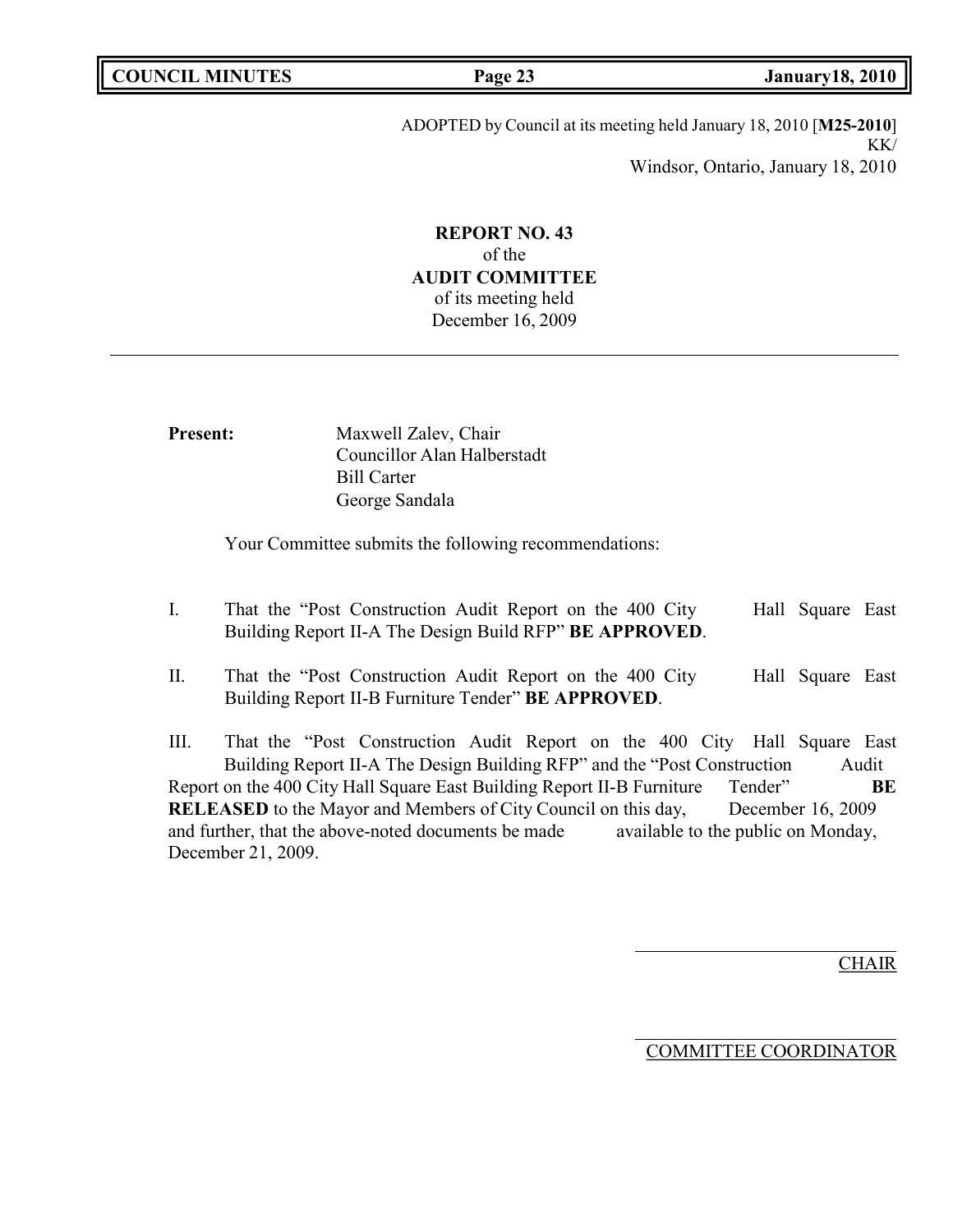|  | <b>COUNCIL MINUTES</b> |
|--|------------------------|
|--|------------------------|

**COUNCIL EXECUTE: COUNCIL COUNCIL COUNCIL COUNCIL COUNCIL COUNCIL COUNCIL COUNCIL COUNCIL COUNCIL COUNCIL** 

ADOPTED by Council at its meeting held January 18, 2010 [**M26-2010**] **SV/bm Windsor, Ontario, January 18, 2010**

# **REPORT OF THE STRIKING COMMITTEE of its meeting held**

January 11, 2010

**PRESENT:** Mayor E. Francis Councillor J. Gignac Councillor F. Valentinis Councillor A. Halberstadt Councillor D. Brister Councillor R. Jones Councillor K. Lewenza Councillor P. Hatfield Councillor C. Postma

**ABSENT:** Councillor B. Marra Councillor D. Dikens

**Verbal Motion is presented by Councillor Jones, seconded by Councillor Valentinis, That Rule 3.3(a) of the** *Procedure By-law, 420-2001 as amended,* **BE WAIVED to allow for the Mayor to call a special Striking Committee meeting without 24 hours notice.**

**Motion Carried.**

Your Committee submits the following recommendation:

(1) That the following persons **BE APPOINTED** to the *Windsor-Essex County Solid Waste Authority* for the term ending November 30, 2010:

- Mayor Francis
- Councillor P. Hatfield
- Councillor J. Gignac
- Councillor D. Dilkens
- Councillor A. Halberstadt

CHAIR

**CLERK**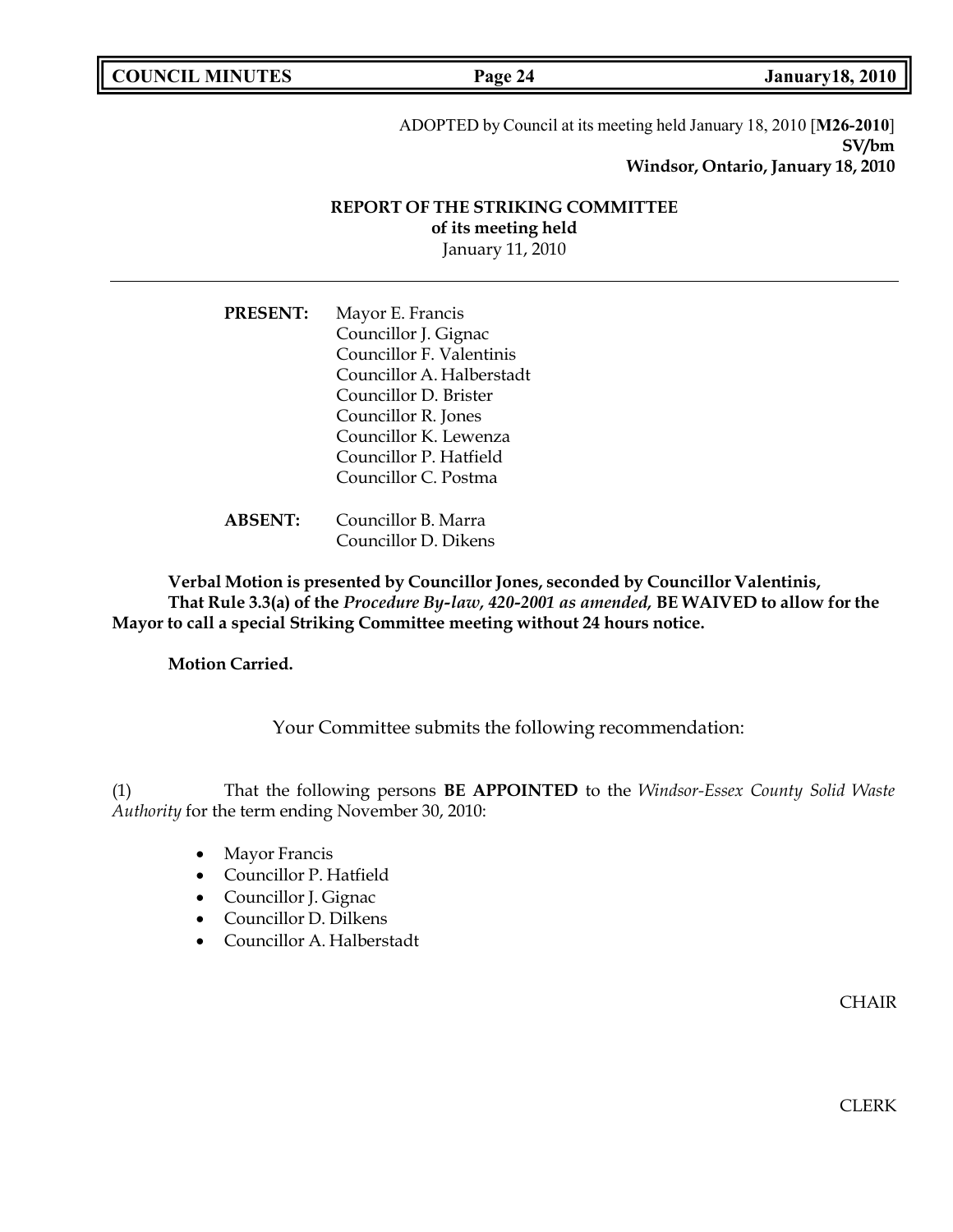|  | <b>COUNCIL MINUTES</b> |
|--|------------------------|
|--|------------------------|

**COUNCIL MINUTES Page 25 January18, 2010**

ADOPTED by Council at its meeting held January 18, 2010 [**M27-2010**] **MLM Windsor, Ontario January 18, 2010**

# REPORT NO. 81 of the **WINDSOR ACCESSIBILITY ADVISORY COMMITTEE** at its meeting held on December 15, 2009

Present: Ken Vickers, Chair Wayne Meneguzzi Peter Best Eric Cross Bryan Deloranzi Kathy Iacovone David Kerr Reverend Charles Payne

Your Committee submits the following recommendation:

That approval BE GIVEN to an expenditure in the upset amount of \$60,000 from the Windsor Advisory Accessibility Committee Accessibility Fund (Capital Project 7086008) for re-equipping the Fitness Centre at Windsor Water World with fitness equipment that is accessible to persons of all abilities.

**CHAIRPERSON**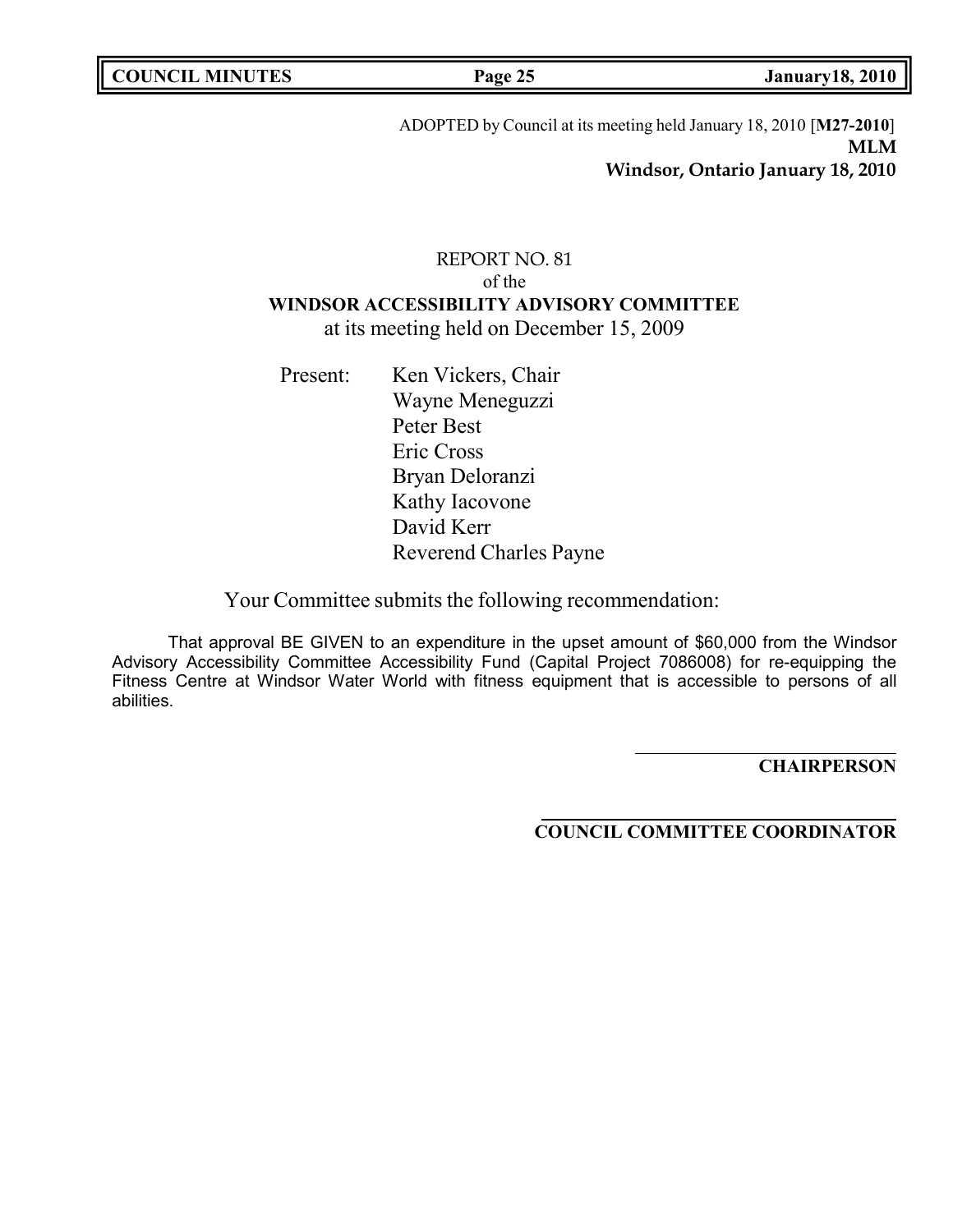**COUNCIL EXAMPLE 12 ISONET 18, 2010** 

# **ADOPTED by Council at its meeting held January 18, 2010 [M28-2010] MLM Windsor, Ontario January 18, 2010**

# REPORT NO. 82 of the **WINDSOR ACCESSIBILITY ADVISORY COMMITTEE** at its meeting held on December 15, 2009

Present: Ken Vickers, Chair Wayne Meneguzzi Peter Best Eric Cross Bryan Deloranzi Kathy Iacovone David Kerr Reverend Charles Payne

Your Committee submits the following recommendation:

That approval BE GIVEN to an expenditure in the upset amount of \$3,025 from the Windsor Advisory Accessibility Committee Non-Built Fund for training for accessible customer service for City of Windsor employees.

**CHAIRPERSON**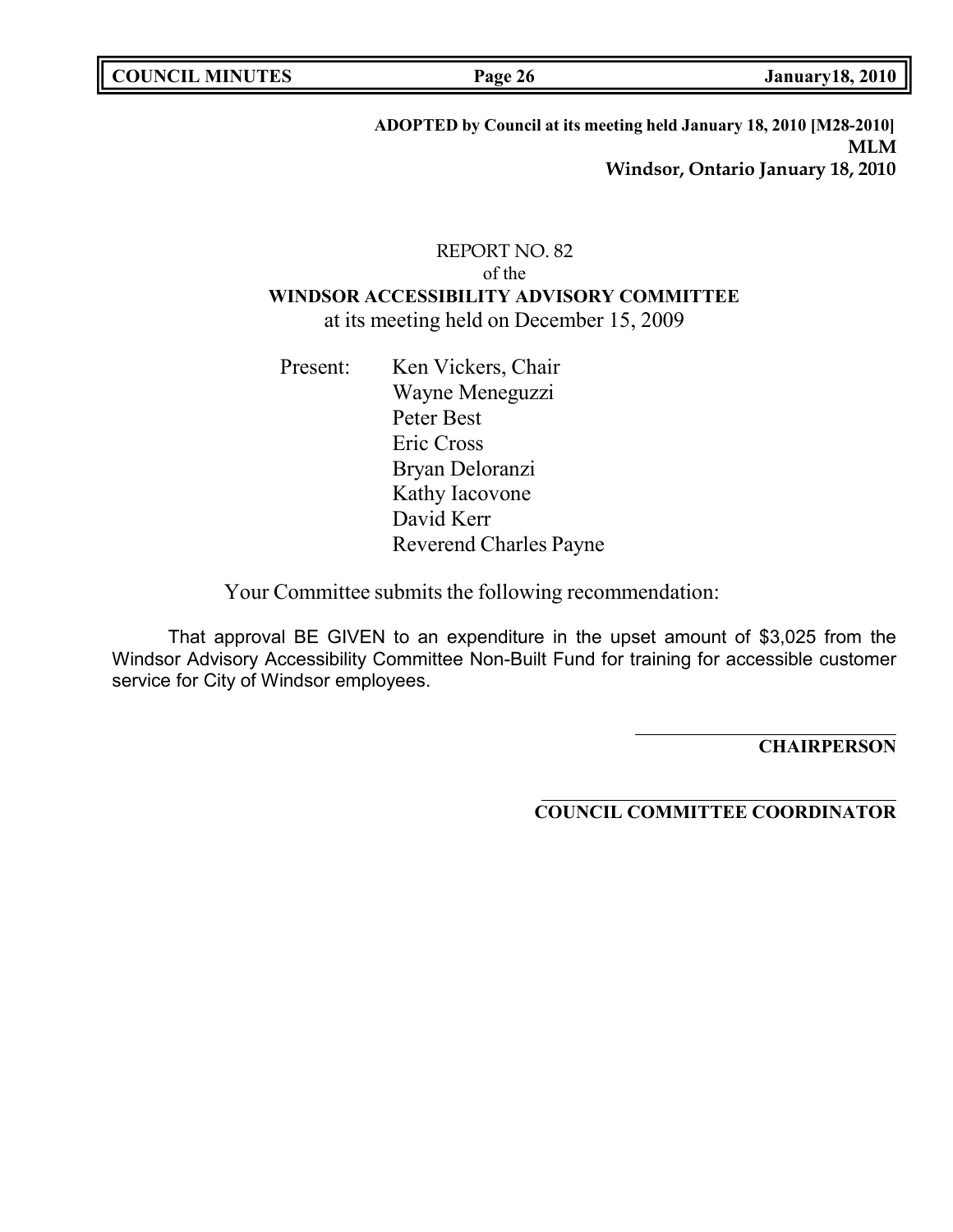**COUNCIL MINUTES Page 27 January18, 2010**

ADOPTED by Council at its meeting held January 18, 2010 [**M29-2010**] **MLM Windsor, Ontario January 18, 2010**

# REPORT NO. 83 of the **WINDSOR ACCESSIBILITY ADVISORY COMMITTEE** at its meeting held on December 15, 2009

Present: Ken Vickers, Chair Wayne Meneguzzi Peter Best Eric Cross Bryan Deloranzi Kathy Iacovone David Kerr Reverend Charles Payne

Your Committee submits the following recommendation:

That approval BE GIVEN to an expenditure in the upset amount of \$1,000 from the Windsor Advisory Accessibility Committee Non-Built Fund for the purchase of two (2) assistive push chairs for the Windsor Family Credit Union (WFCU) Centre.

**CHAIRPERSON**